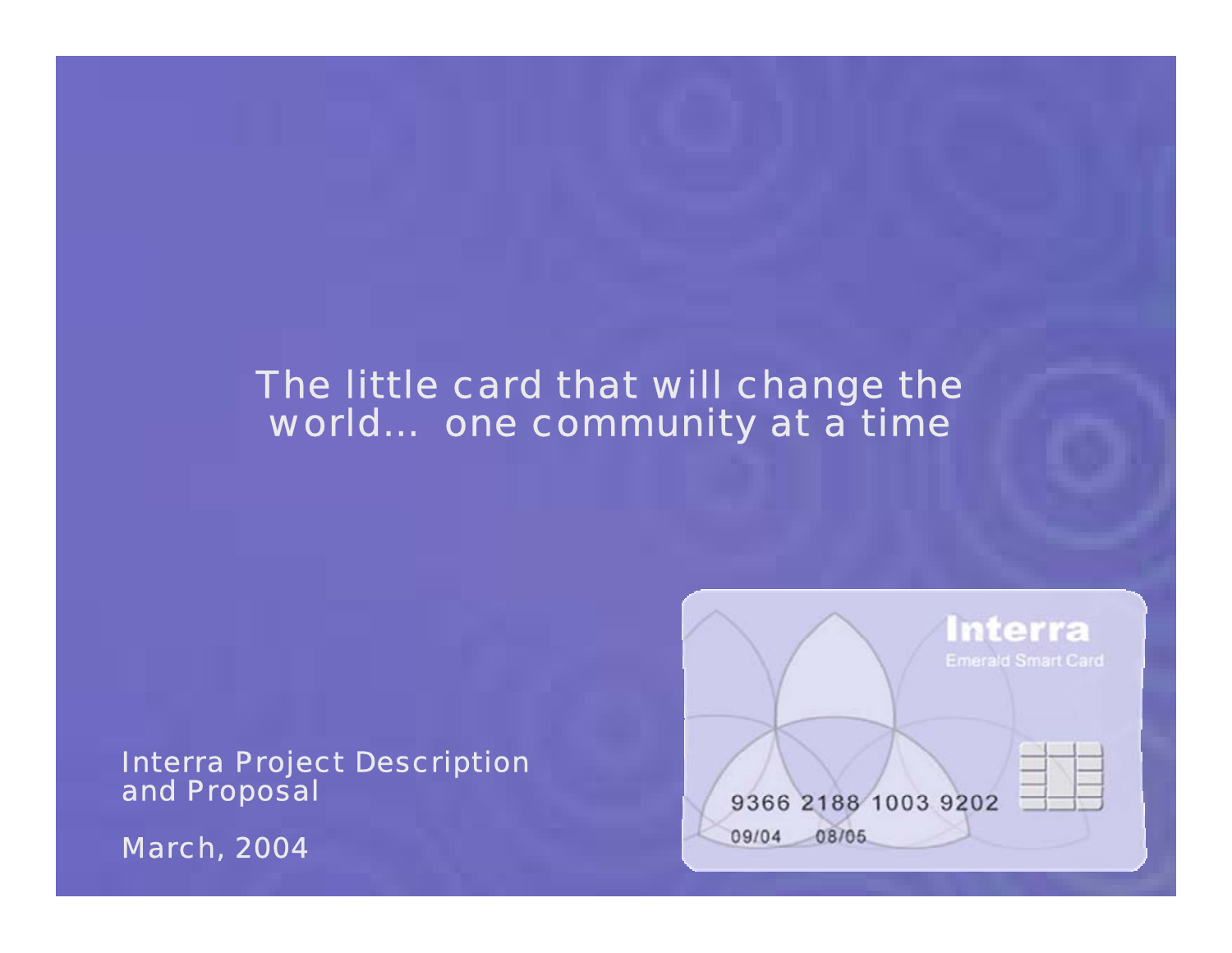#### A VISION TO SHARE:

Motivated by a deep concern about our future and the increasingly apparent disconnect between the values of our society and the actions of the large institutions that are shaping our world, over the past two years a group of over 100 visionaries have come together with Dee Hock, the founder of Visa International and Greg Steltenpohl, founder of Odwalla Juice Company, to develop a new model of economic democracy and exchange based upon values.

We live in an economically fragmented society. While consumers own the power of 70% of GNP, we do not wield it.

Our idea is simple. Create Community Alliances at the local level composed of individual customers, local businesses and social benefit organizations who agree to vote with their dollars, connect and support each other to grow a values based economy.

The principal tool for this re-empowerment is a payment card and transaction platform that rewards customers for purchasing from locally owned and sustainable businesses, donates automatically to community organizations and facilitates linkage to like minded members in a self organizing manner. This allows for grass roots growth of national and international proportions to ultimately shift trillions of dollars towards a more restorative economy.

Since the inception of the Interra project, we have assembled a team that is rapidly making this vision a reality. This presentation is an introduction to the Interra concept, our progress, our plan of action and how we can join our resources and work together to meet the needs of our communities.

In commitment, The Interra Founders Circle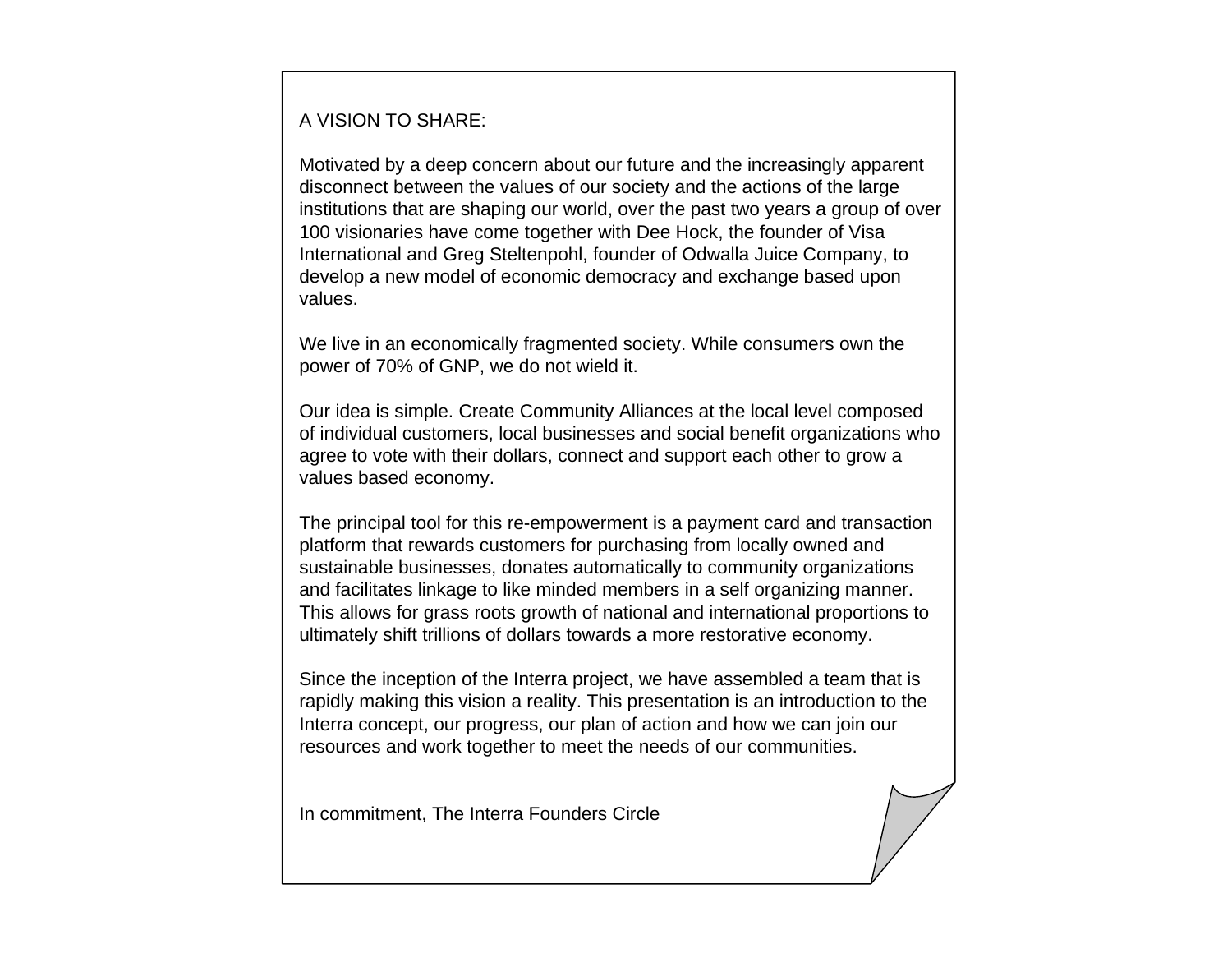### **Table of Contents** *change the world*

|    |                                                                | Page |
|----|----------------------------------------------------------------|------|
|    | 1. Introduction 23                                             |      |
| 2. | Mission 4                                                      |      |
|    | 3. The Interra Concept <b>Example 20</b> 5-11                  |      |
|    | 4. Our Market <b>2008</b> 12-13                                |      |
|    | 5. Our Approach <b>Constanting to the Section Automaker 14</b> |      |
|    | 6. Strategic Goals <b>Communicates</b> 15-16                   |      |
|    | 7. Progress 17-19                                              |      |
| 8. | Launch Plan 20                                                 |      |
|    | 9. Funding Requirements 21-22                                  |      |
|    | 10. Team and Advisors <b>Constitution</b> 23-26                |      |
|    | 11. Summary 27-28                                              |      |
|    | 12. Appendix 29-32                                             |      |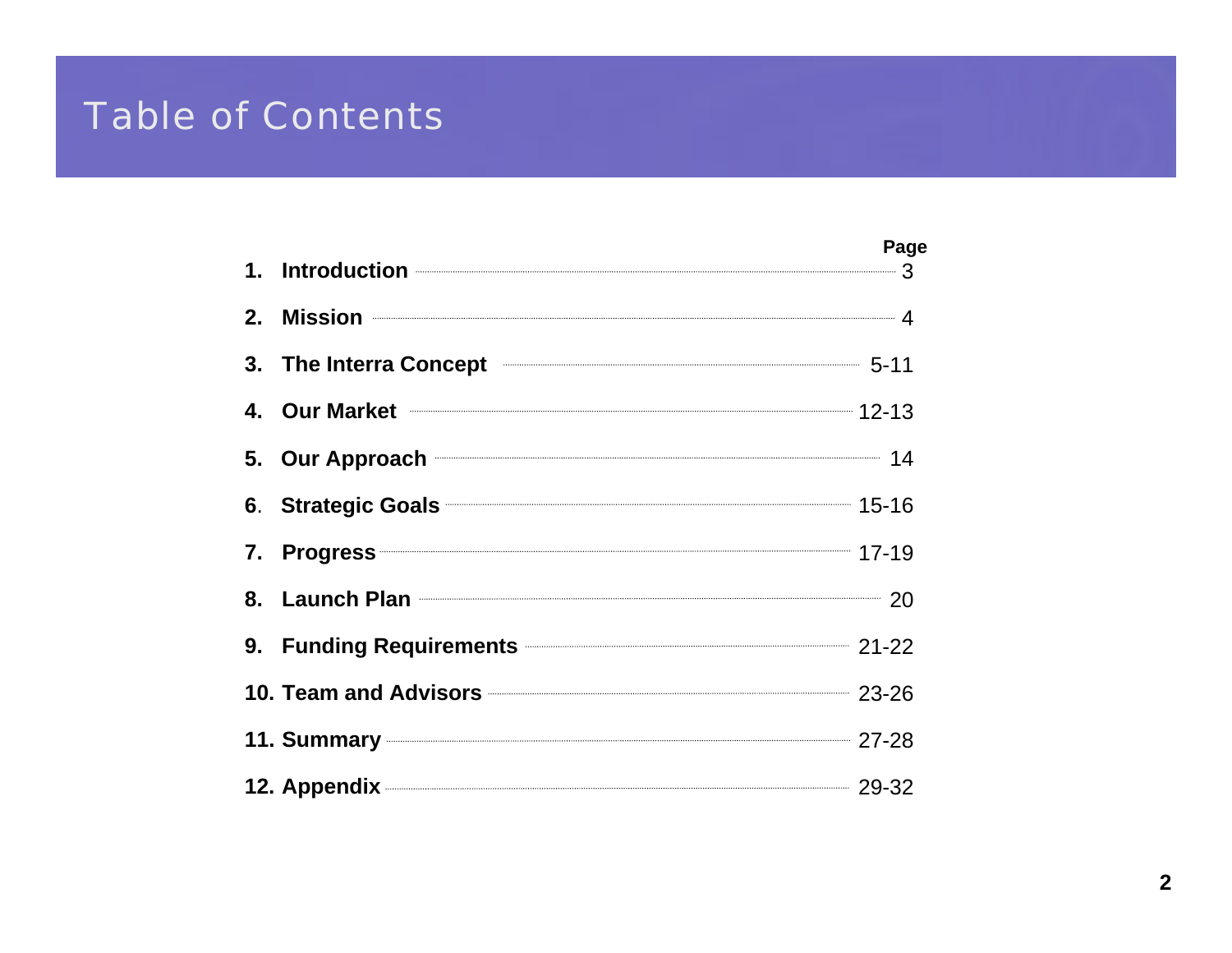## **Introduction**

### **There is a great disconnect between the values of our society and the institutions that control our world**

- Through our daily purchase decisions, we have supported the growing dominance of large centralized businesses and an unsustainable economy
- We are living with the consequences of absentee ownership, where big businesses are disconnected from local communities and are not accountable for unsustainable practices
- Over time, this situation has created a flow of wealth out of local economies, weakening them and destroying a vital local support structure
- The problem is the unseen disconnect between our values and the consequences of our purchase decisions

### *What if there were a way to make the connection What if there were a way to make the connection between our values and our purchase decisions? between our values and our purchase decisions?*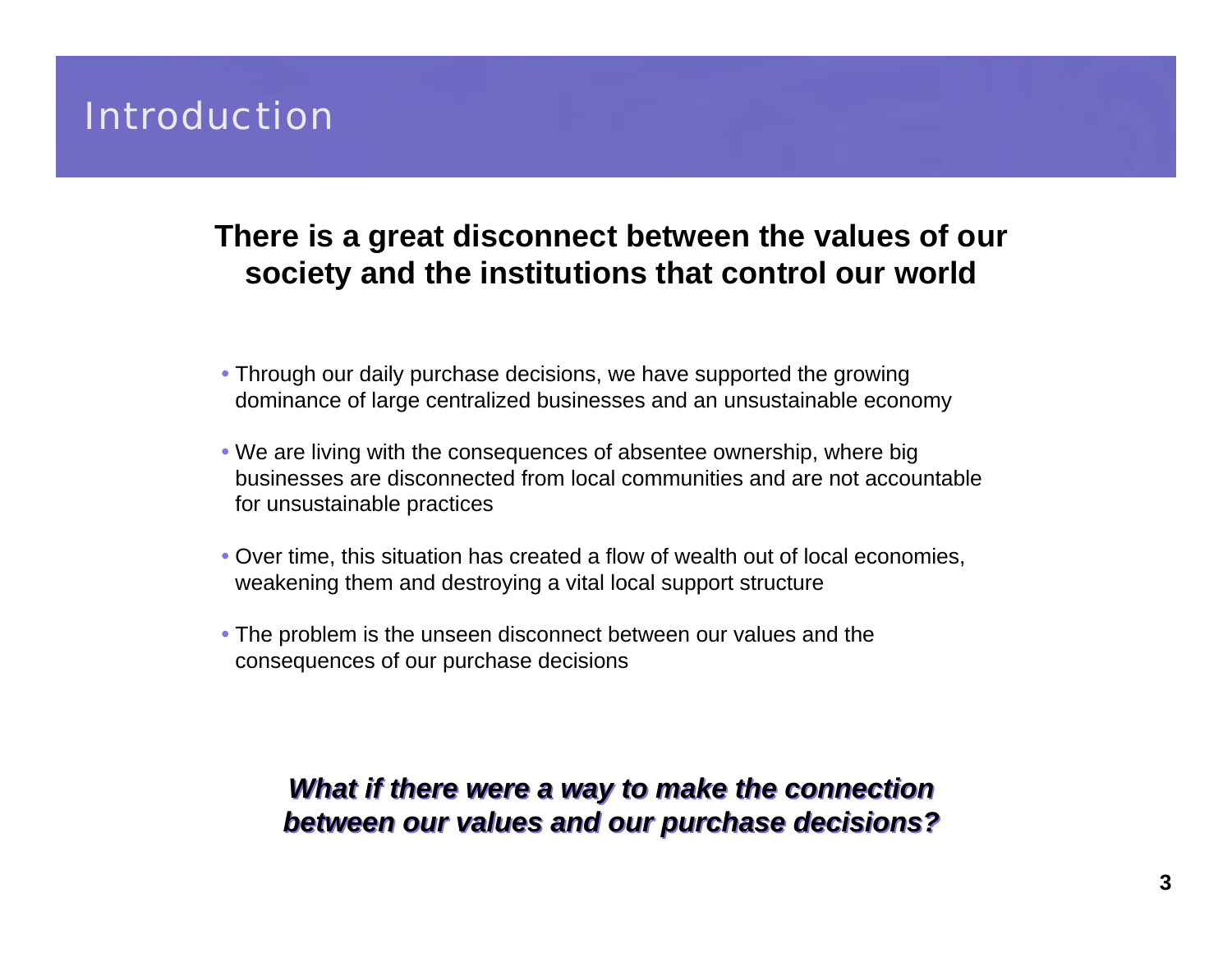*Empower a community-based movement of citizen consumers by providing tools for a direct alignment between daily economic activities and our deepest human values.*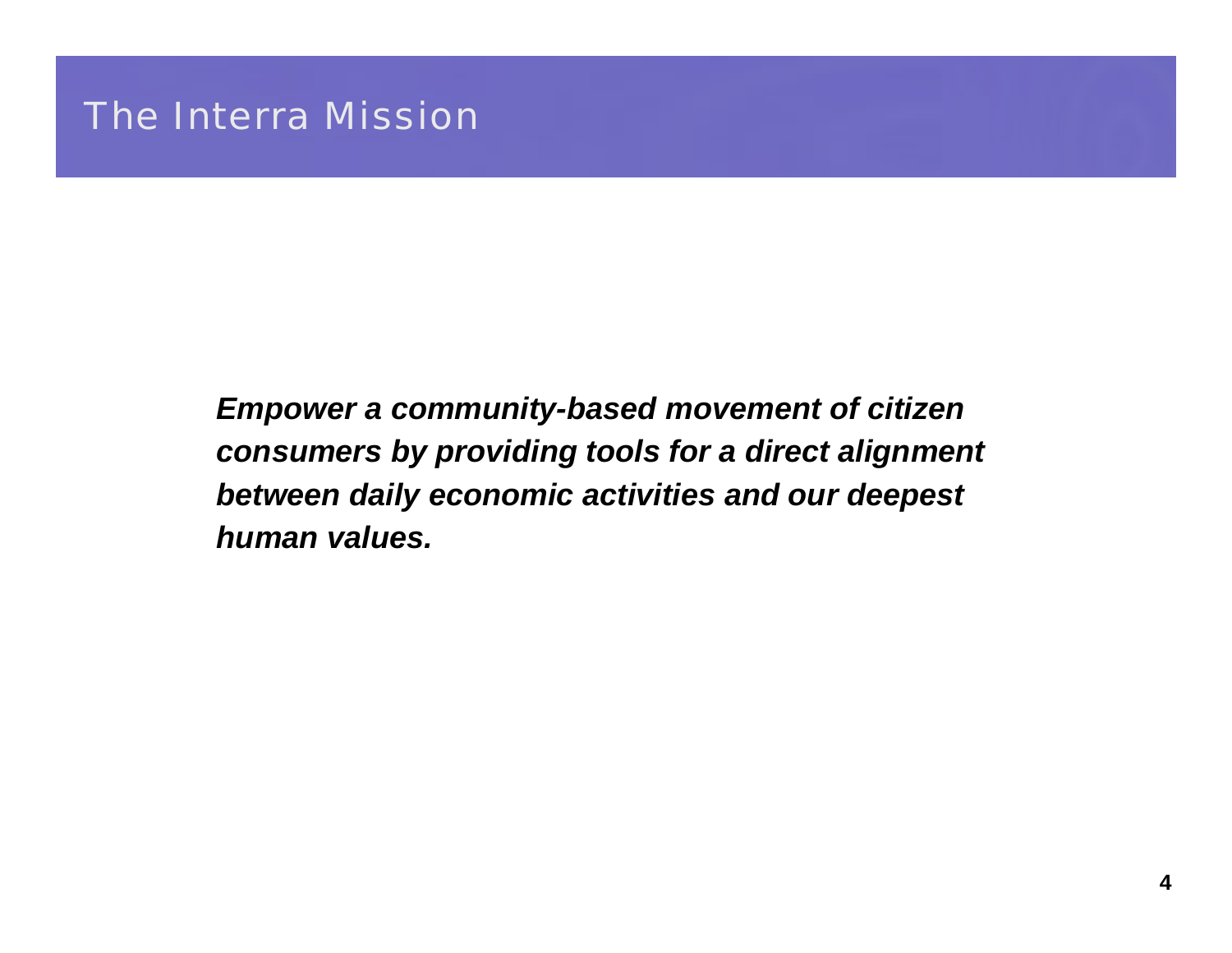

### **Interra is a revolutionary platform**

- It allows you to pay for your purchases at values based merchants
- $\bullet$  It gives you loyalty points for each dollar spent
- $\bullet$  It allows you to gift directly to non-profit organizations of your choice

|                                                 | NGIC<br><b>Emerald Smart Card</b> |
|-------------------------------------------------|-----------------------------------|
| Joe Lohas<br>9366 2188 1003 9202<br>09/04 08/05 |                                   |

## **'Voting' card**

• Each time you use the Interra card you 'vote' for a just and sustainable economy



## **Payment card Connectivity card**

- • It connects you to a rising group of like minded people for social networking
- • It gives you access to a directory of value based merchants and products
- • It creates a coalition of consumers, social benefit organizations and businesses

*Interra aggregates the power of individual choice into a social Interra aggregates the power of individual choice into a social movement that works for both the people and the environment movement that works for both the people and the environment*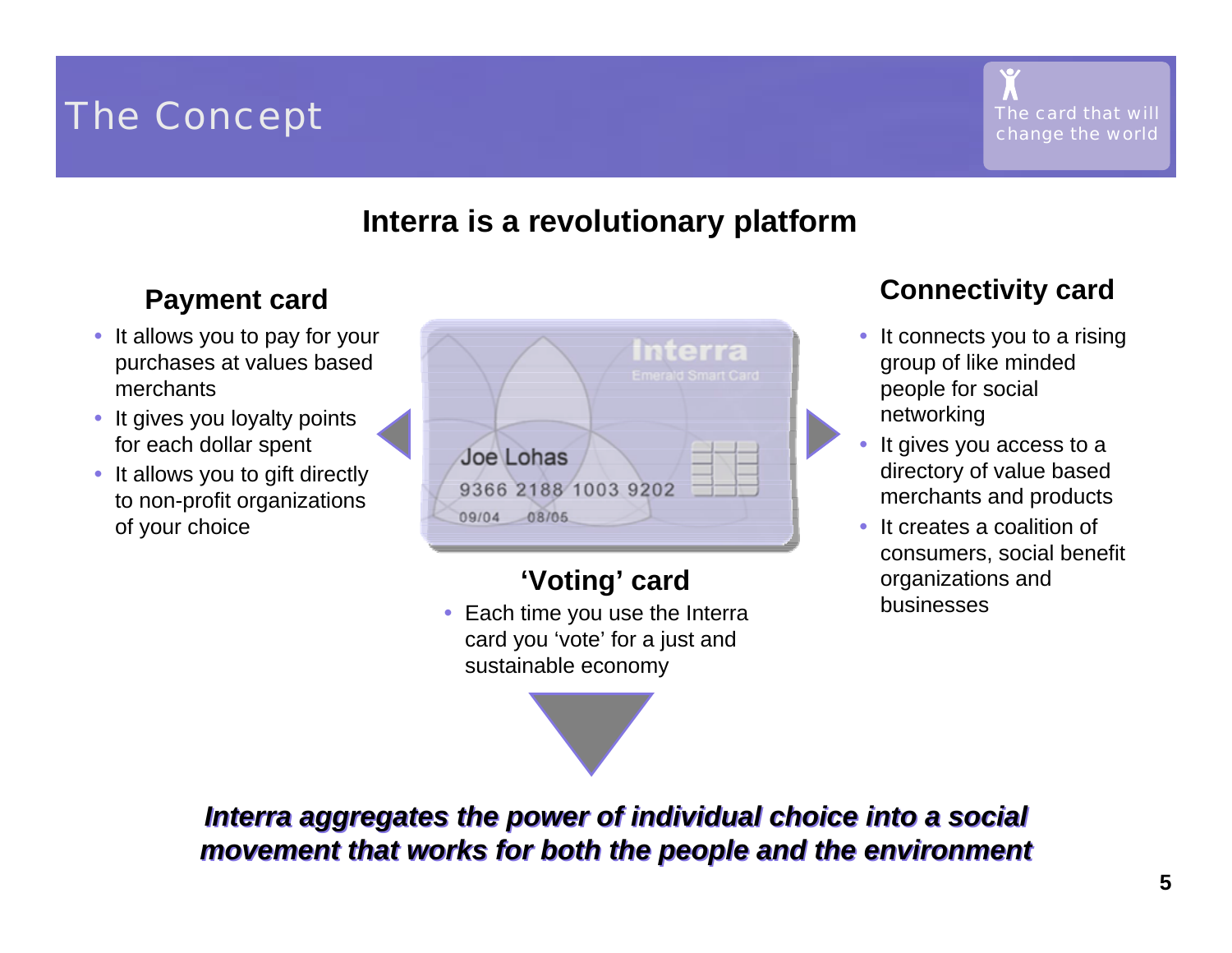### **Interra is a payment card**



- A consumer enrolls in Interra and pays for her purchase at a qualifying merchant
- The merchant provides a rebate, in the form of cashbacked Interra points that can be accessed through the cardholder's online account



- A portion of the rebate is automatically donated to a nonprofit of the cardholder's choice
- The cardholder can elect to donate additional points from her online account



- The cardholder can redeem her points from an eco-catalog or at participating merchants who accept points as partial payment
- The cardholder receives her statement with an accounting of her activity and points balance as well as progress indicators for the whole community

### *The Interra card rewards both cardholde The Interra card rewards both cardholders and non-profit beneficiaries rs and non-profit beneficiaries*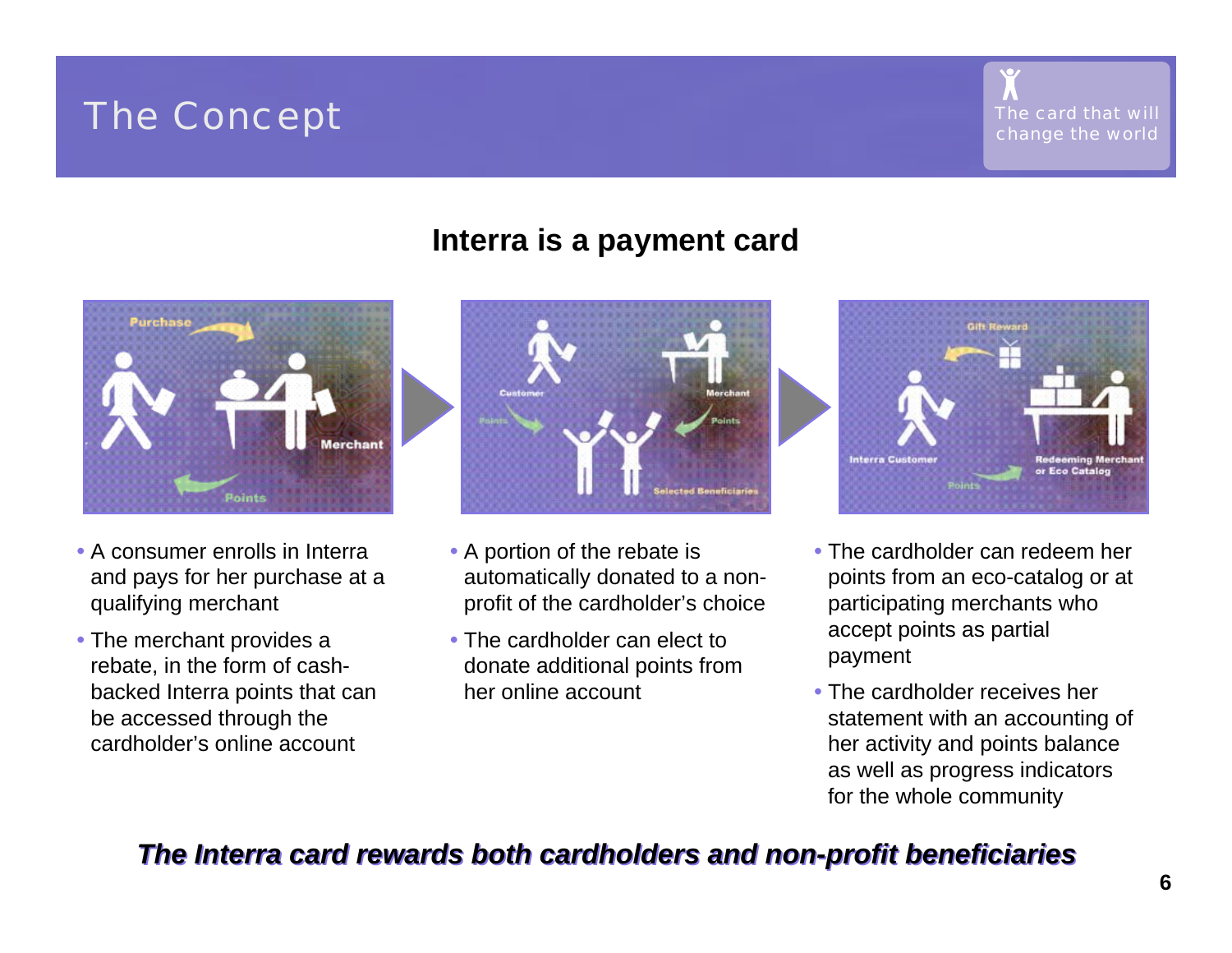## **The Concept concept concept change the card that will change the world change the world**





**Breakout of a \$100 purchase with a 5% rebate:**

**(Normal card processor fees still apply)**

- **\$100 charged to the cardholder's account\***
- **\$100 credited to the merchant's account minus \$5 billed as follows:**
	- ¾**\$2.00 Donation to designated charity**
	- ¾**\$2.00 Interra points to cardholder's account**
	- ¾**\$1.00 System fees for marketing and account mgt.**

### *Interra functions as the rebate manager to disperse Interra functions as the rebate manager to disperse points and funds to cardholders and beneficiaries points and funds to cardholders and beneficiaries*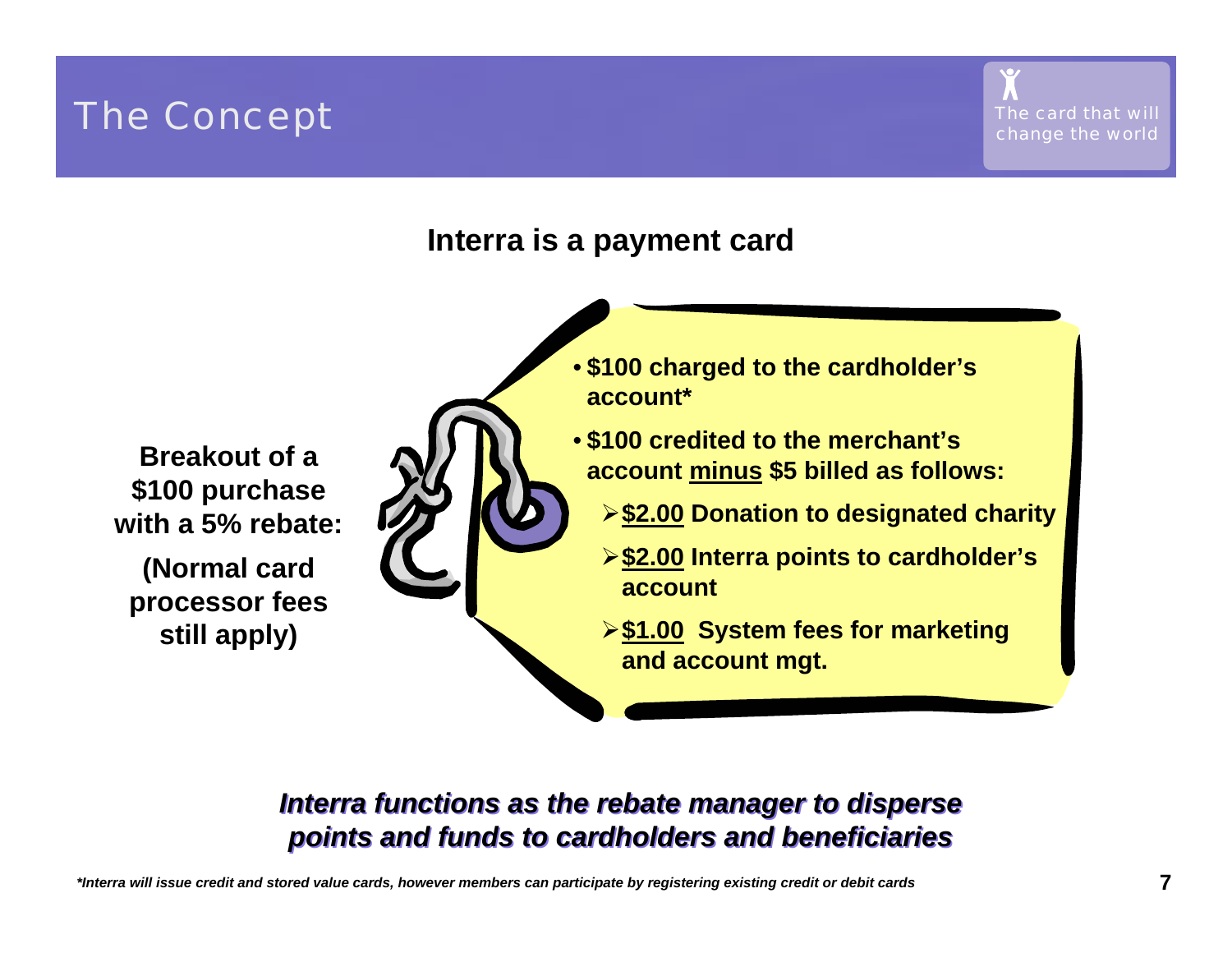### **Interra is a connectivity card, linking cardholders to like-minded individuals**

### **How it works:**

- Complete an online profile with privacy parameters controlled by each user that captures areas of personal interest and expertise
- Connect and organize with other <u>local</u> members that share similar interests and strategic goals
- Post notices of events to the local Interra community
- Receive notices of local events that match personal interests



### *Interra cardholders are also members of a unique Interra cardholders are also members of a unique organization that uses values as a membership filter organization that uses values as a membership filter*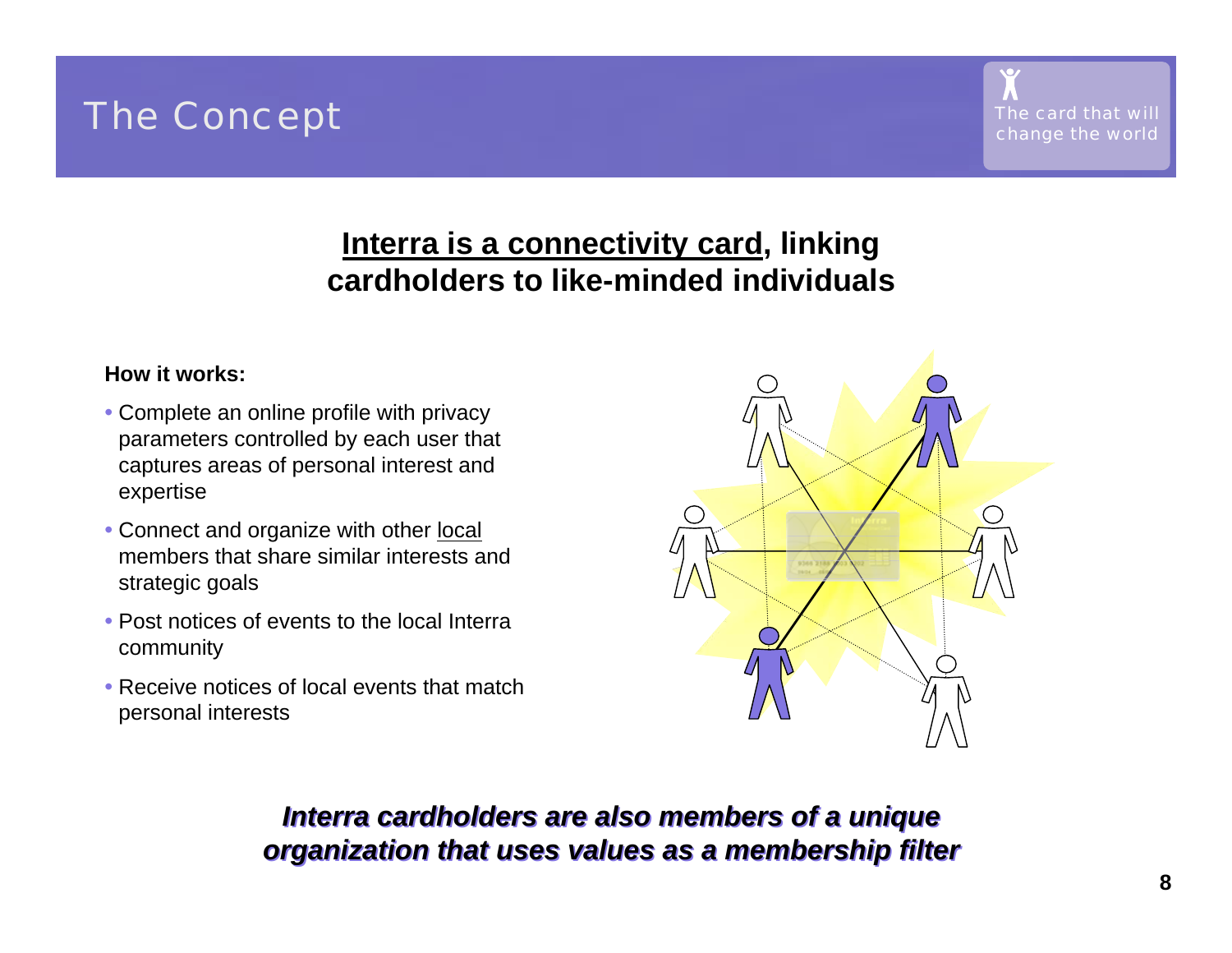

### **Interra is a connectivity card, enabling the growth of self-organizing networks**



*Interra links individual members into a national movement where local Interra links individual members into a national movement where local initiatives can gain access to the wider resources of the network initiatives can gain access to the wider resources of the network*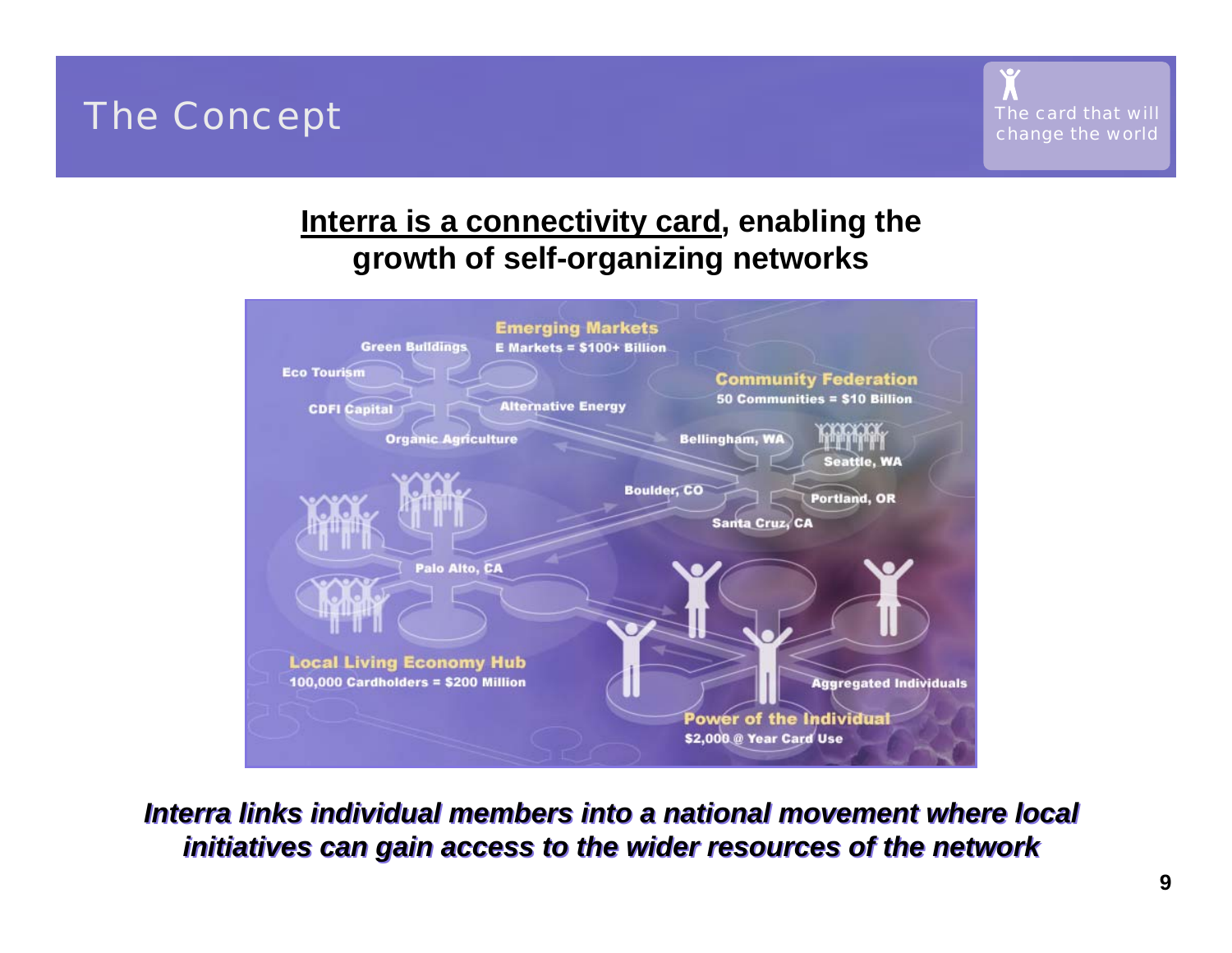## **Interra is a voting card, empowering consumers to become** *Citizen Consumers*



- $\bullet$  Does not connect the greater consequences of his or her daily purchase decisions
- Contributes to a system that wastes resources and creates feelings of conflict
- $\bullet$  Looking for more to life than a pure consumptive lifestyle



- • Is empowered with information and a choice; can grant dollars or withhold dollars
- Understands that making purchases with the card directly contributes to improving the community, the local economy and the environment
- Alters their daily habits and contributes to a social movement for a sustainableeconomy and a changing culture

### *Consumers generate 70% of GNP. With Interra, they can finally wield that power Consumers generate 70% of GNP. With Interra, they can finally wield that power*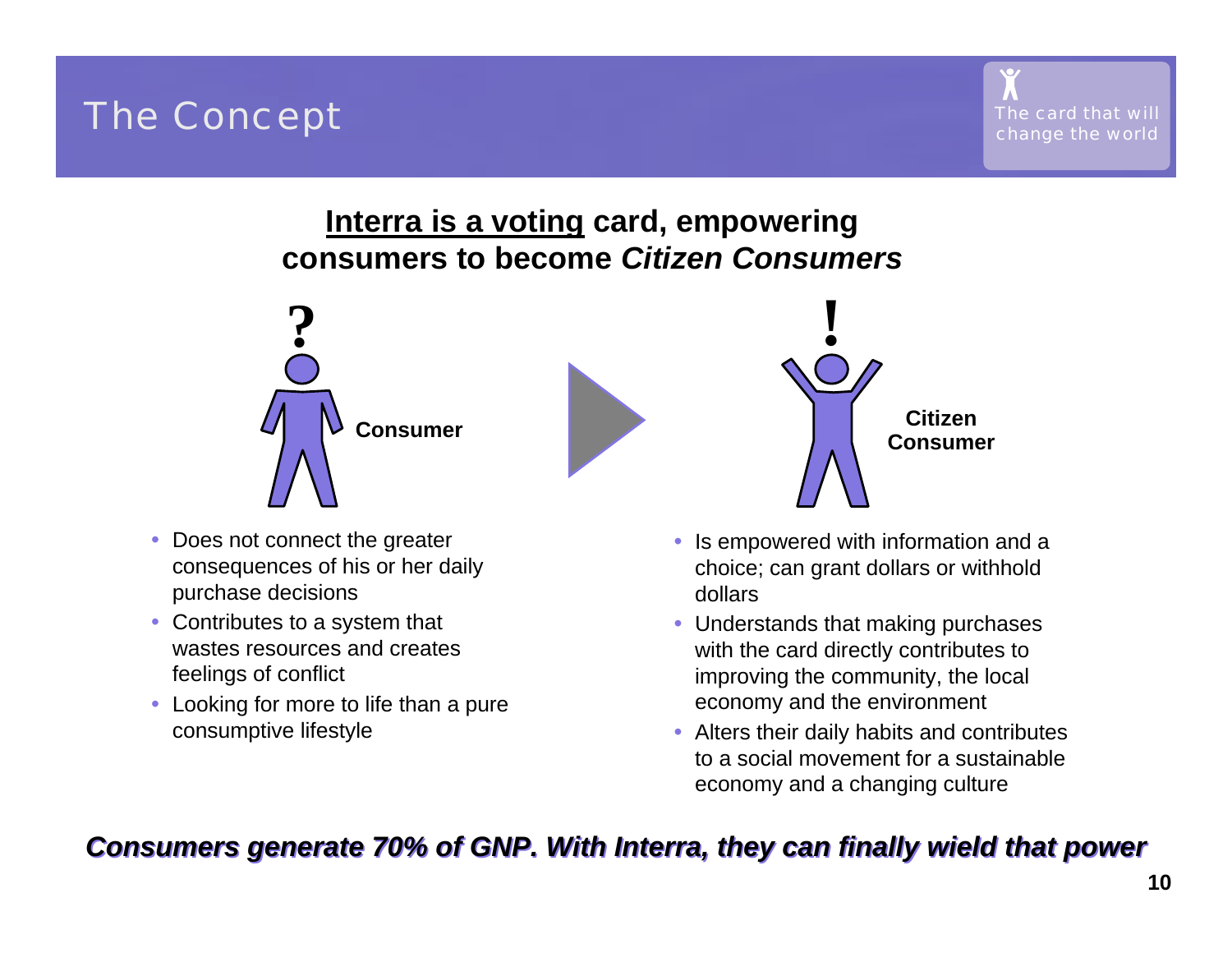### **Interra produces clear benefits for each of our constituencies**

#### **Cardholder**

- A ballot to vote with their dollars
- A method for automatic gifting to favorite causes
- Rewards for contributing to community vitality
- Easy access directory and connectivity tool to like minded people groups and merchants
- Direct feedback on local impact



#### **Merchant**

- Cost effective way to increase sales
- A low cost loyalty program and management tool to identify and reward valued customers
- A positive image and cause-related market tool that gives back to the community
- Access to aggregate database information, including relevant community trends and opportunities



#### **Civic Organizations**

- New source of direct contributions
- Low cost management for ongoing funding
- Greater access to resources and contacts
- Greater identity and brand recognition

**The Community**



- A tool kit for mapping resources and identifying assets
- A design process for forming a multistakeholder community alliances
- A reinvigorated local economy through increased local spending, increased recirculation of dollars and a greater tax base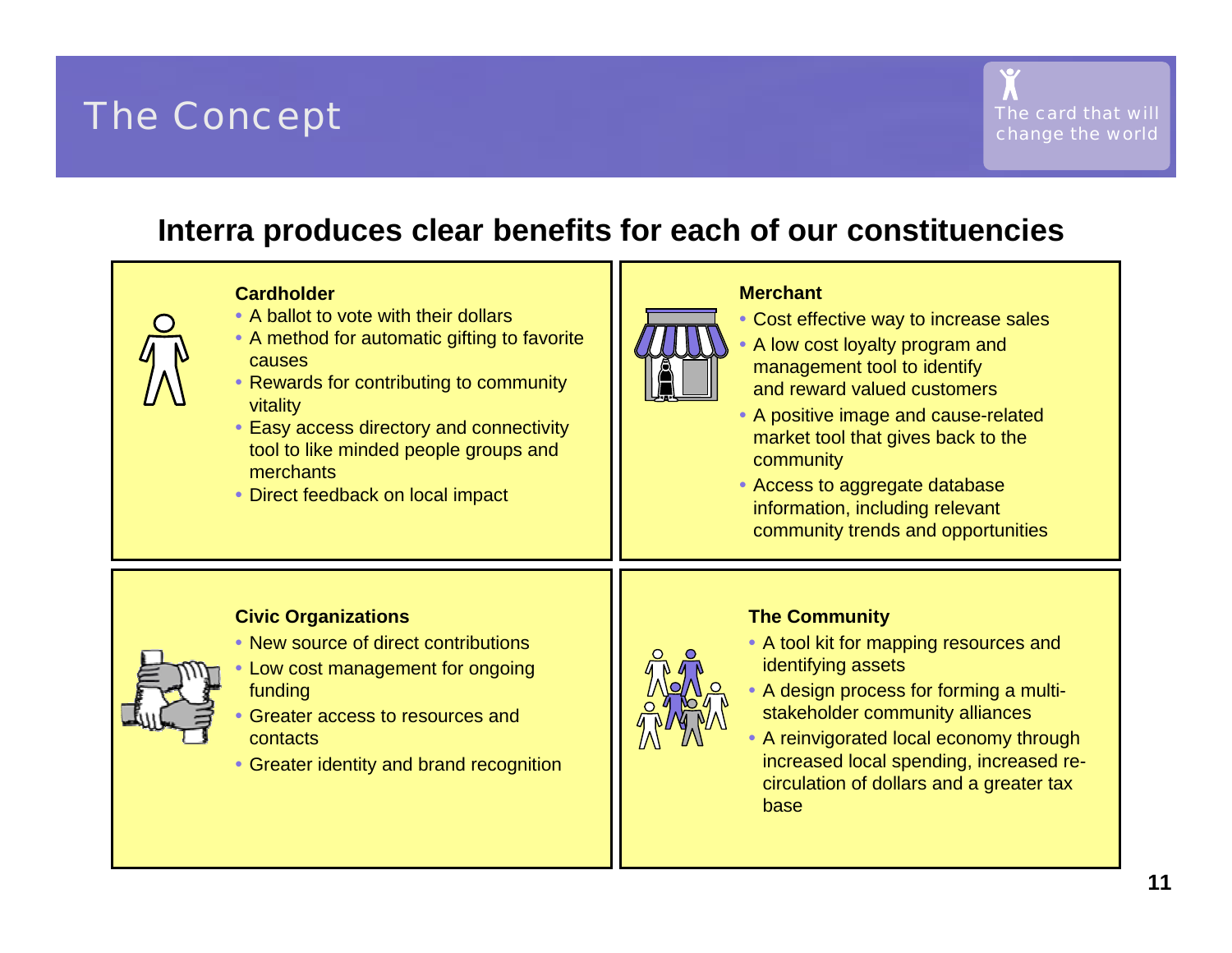## **Our Market Constanting the Card that will constant of the Card that will constant of the Card that will constant of the Card that will constant**  $\mathcal{L}$

### **Cultural shifts have created new demand**

*Increasingly, the public is dissatisfied with the ability of our institutions to solve the issues plaguing our society and our environment*

#### **Do You Have Confidence In The Leaders of Our Institutions?\***

Percent of respondents who answered "all" or "most" of the time in a Gallup poll: •**1968 1998 68%33%**

*The growing movement to connect purchases with values goes beyond the CulturalCreatives; there is evidence that the general public is beginning to connect values and purchase decisions*

**According to industry research values and pragmatic concerns drive consumer loyalty:\*\***

- **78% would more likely buy a product related to a cause**
- **62% would switch retail store to support a cause**
- **67% rated rebate from local merchants as a primary reason to participate in loyalty program**
- **55% indicated local issues are more important than national (30%) and global (10%)**
- Interra's addressable market is the intersection between the \$4 trillion in small business sector and a growing population of conscientious consumers\*\*\*
- As a leading indicator and a core market for Interra, the Cultural Creative movement (about 50 million Americans) is driving the emerging Lifestyles of Health and Sustainability (LOHAS) industry that is already an estimated \$230 billion a year \*\*\*\*
- While Cultural Creatives may be a core market segment we believe Interra will appeal to a much greater portion of the population. Interra's market is includes the LOHAS market, but is much more expansive in terms of potential goods, services and merchants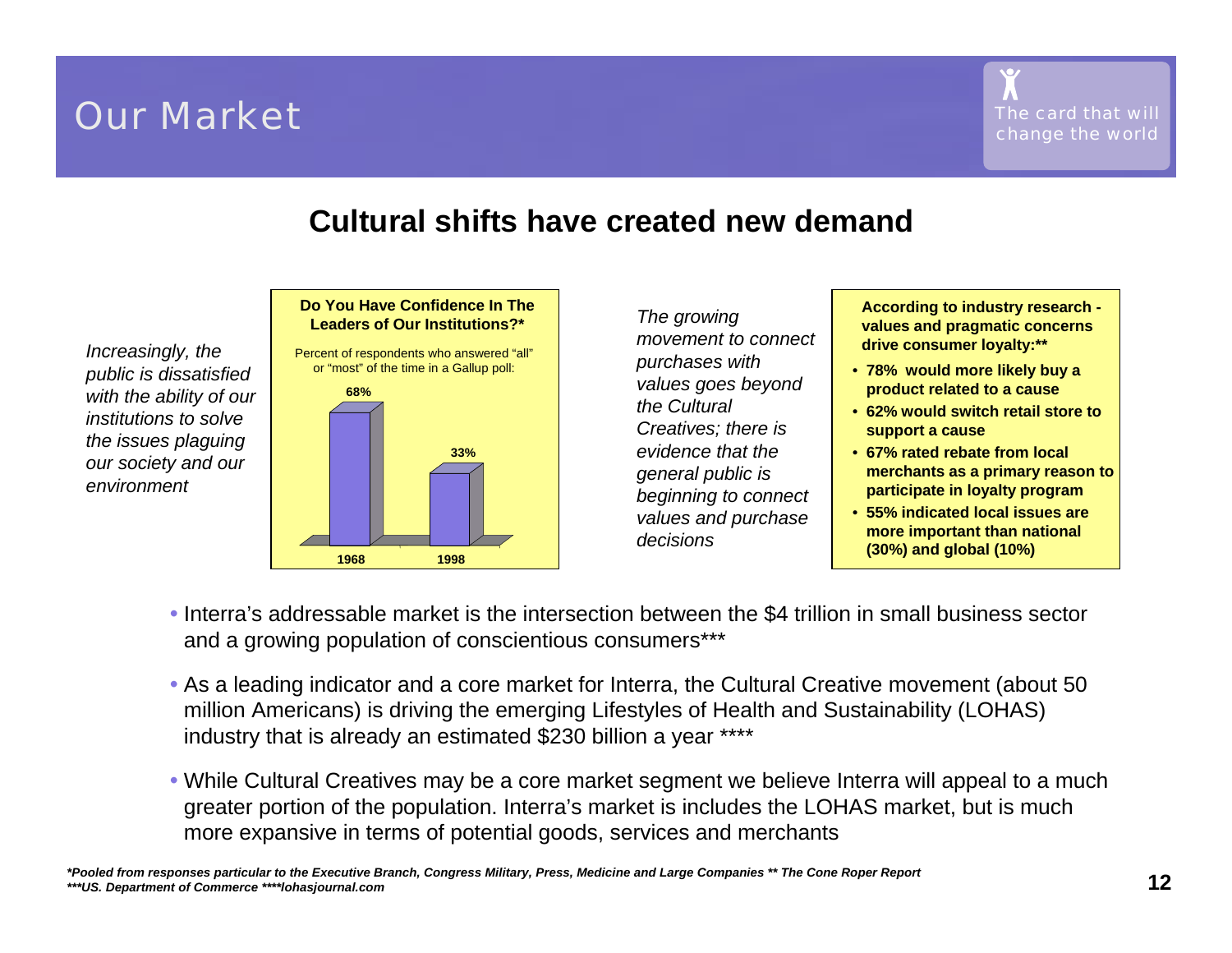## **Our Market Constanting that will be a set of the Card that will constant of the card that will constant of the card that will constant**  $\mathbf{C}$

### **Communities are looking for solutions**

- Over the past decade, our collective spending habits shifted significantly from local businesses in our community to large corporate stores located outside of town
- This shift has created some serious consequences for local communities
	- *Local merchants go out of business*
	- *The local tax base shrinks*
	- *Cash flow out of the community shrinks the capital base and the ability of the local economy to generate new wealth*
- It is a growing trend for municipality governments to commission economic studies to find methods of improving economic vitality and to keep business local and stimulate job creation
- Various towns are already attempting their own buy local promotions (for example, Philadelphia PA, Portland OR, Boulder CO, Ithaca NY)

*"Big Box" stores, such as Wal-Mart derive 84% of their business from pre-existing businesses within the community, putting local merchants out of business and deteriorating downtown areas\**

*Out of \$100 spent at a "big box" store, only \$13 stays within the local economy, vs \$45 for a local merchant\*\**

### *Community efforts to increase vitality are a step in the right direction, Community efforts to increase vitality are a step in the right direction, but lack the necessary integral systems approach offered by Interra but lack the necessary integral systems approach offered by Interra*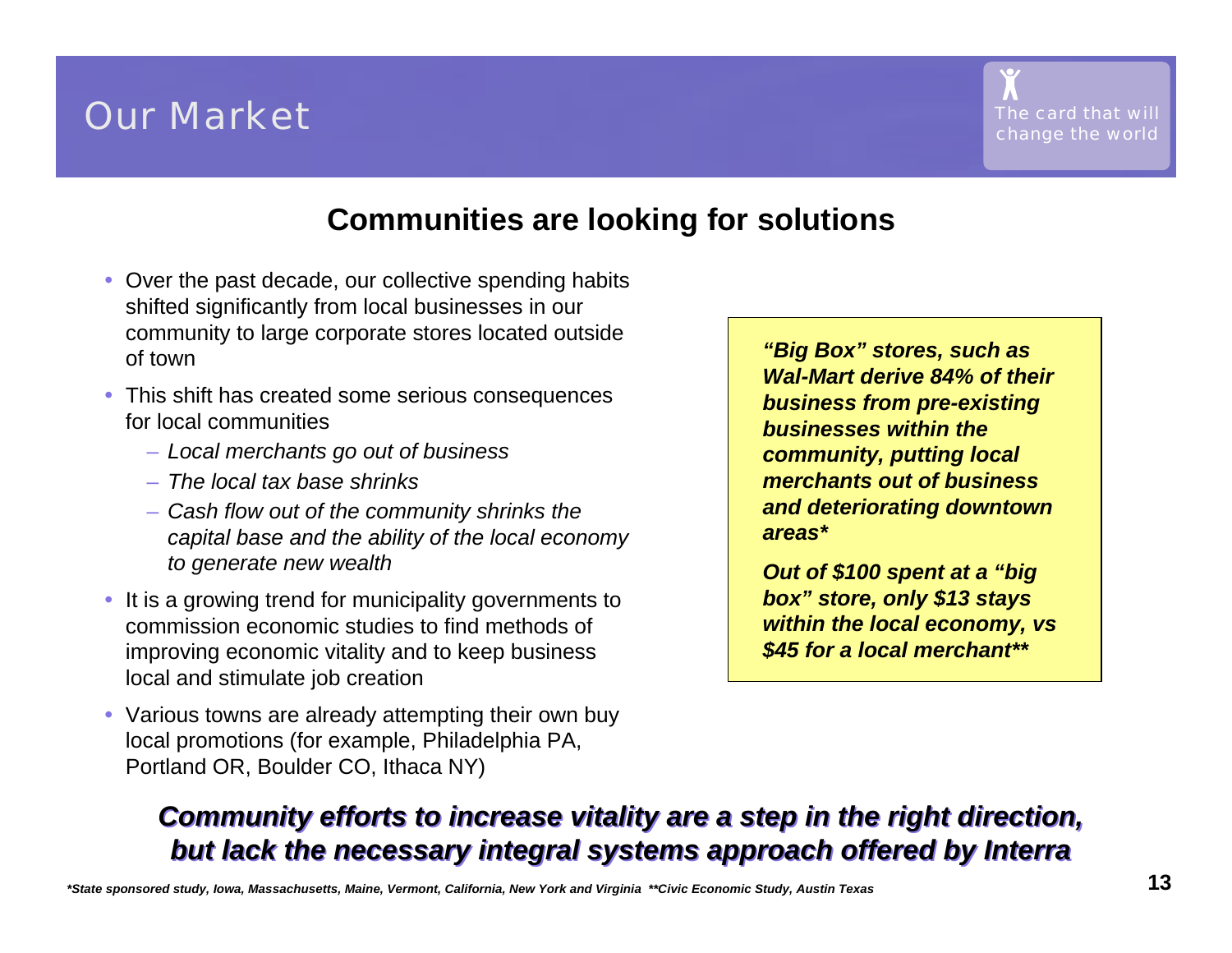## **Our Approach change the world change the world change the world change the world change the world**

### **Interra directly addresses community needs**

- • Interra provides communities with a platform of service solutions
- $\bullet$  Interra brings a systematic process along with the skills and leadership needed to mobilize the community
- • Interra provides the technical knowledge to operate the card system and the sales and marketing background to enlist merchants and drive membership enrollment



### *Interra provides community leaders a viable solution and Interra provides community leaders a viable solution and builds the mobilization and momentum to make it happen builds the mobilization and momentum to make it happen*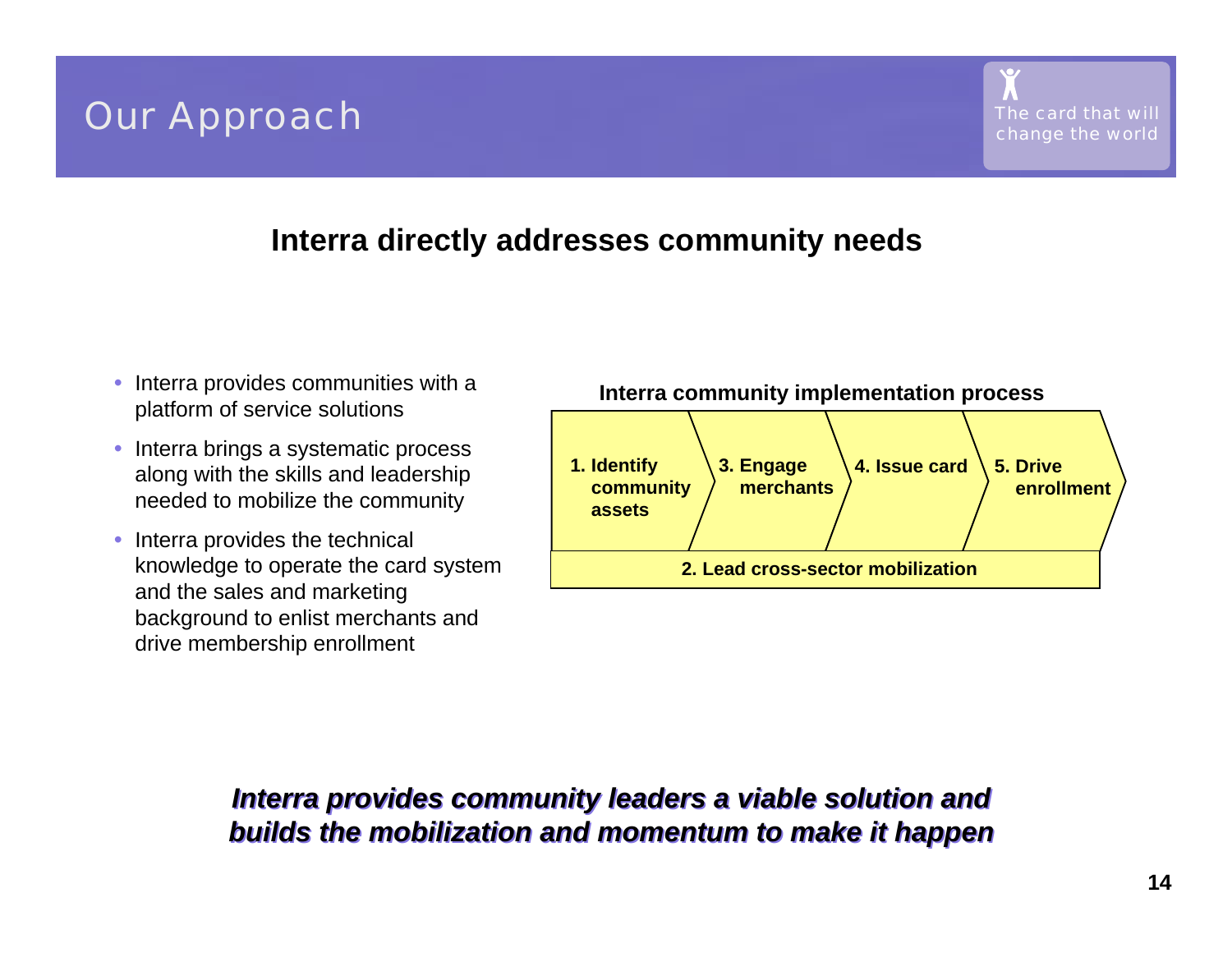### **Our solution delivers measurable outcomes**

### **Recirculating dollars inside local economies and increasing values-based business transactions**

Revitalizes local economies and supports local businesses which are more accountable and responsible to community needs.

### **Supporting a new and broadly democratic source of charitable giving**

Provides new avenues of committed giving and raises public awareness of the non-profit sector by attaching the act of gifting to every purchase.

### **Aggregating the power of individual choice**

Creates aggregated demand as a counterweight to the forces that are creating an unsustainable economy and environment.



*Number of members that we have empowered to change their spending habits*

### *Measures of Success*



*Total dollars that we retain within local economies*

*Total donations that we generate for our beneficiaries annually*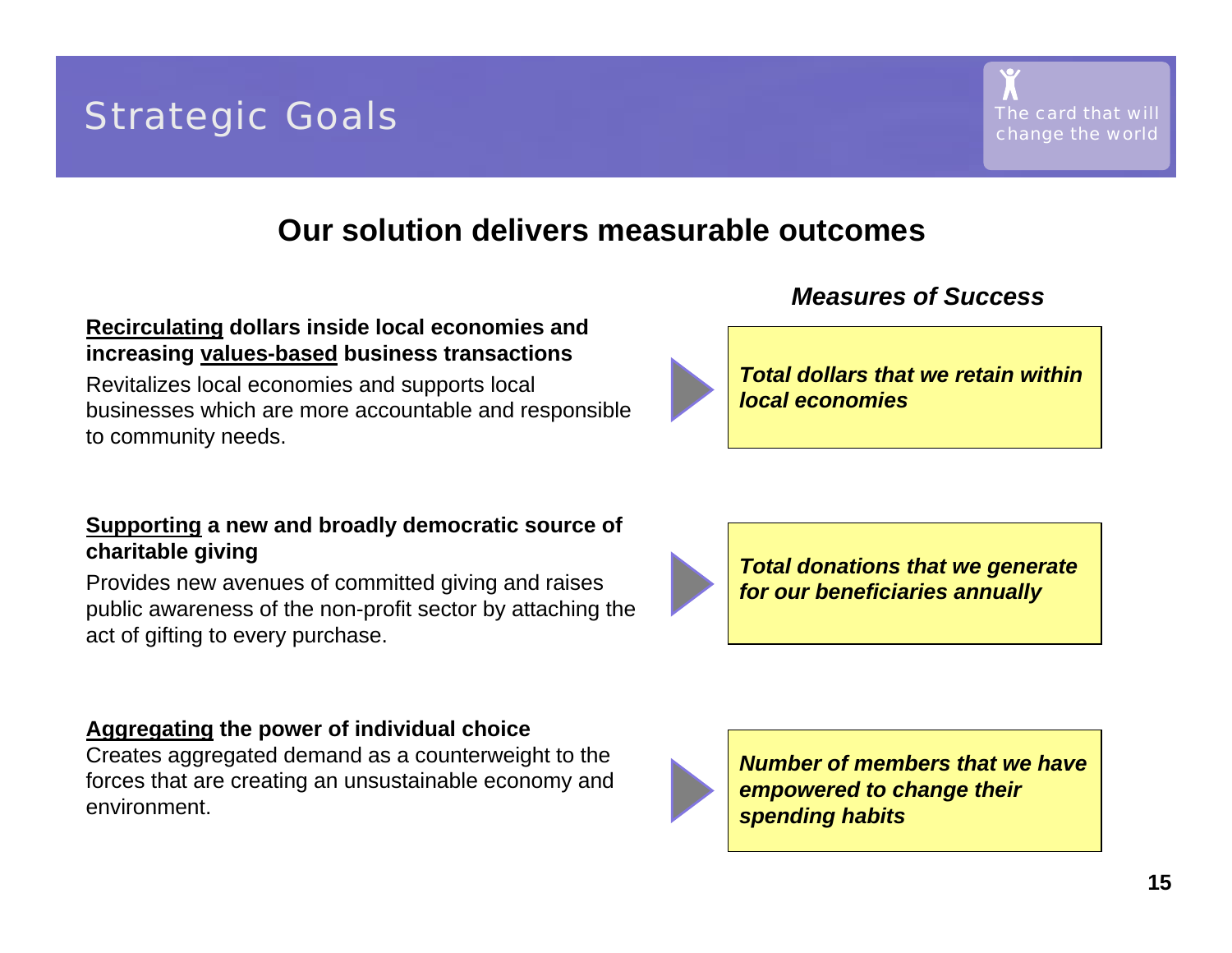

## **Within 5 years Interra expects to be instrumental in retaining over \$10 billion worth of commerce at the local level**

• By focusing on an addressable market of self-identified customers within the 100 communities thatcould benefit the most from Interra , Interra expects to attract a minimum of 5 million active members within 5 years



• Assuming a 5% rebate from merchants, and average member purchases of \$20 twice a week, in its fifth year Interra would:

- **Account for and help to retain \$10 billion worth of commerce at the local level**
- **Provide \$200 million worth of rewards points to customers**
- **Provide \$200 million worth of donations to NGOs\*\***

### *Money purposely spent within a local economy is more likely to re-Money purposely spent within a local economy is more likely to recirculate back into the community. Accordingly, there is an additional circulate back into the community. Accordingly, there is an additional multiplier effect which provides the local economy 3x the value retained\* multiplier effect which provides the local economy 3x the value retained\**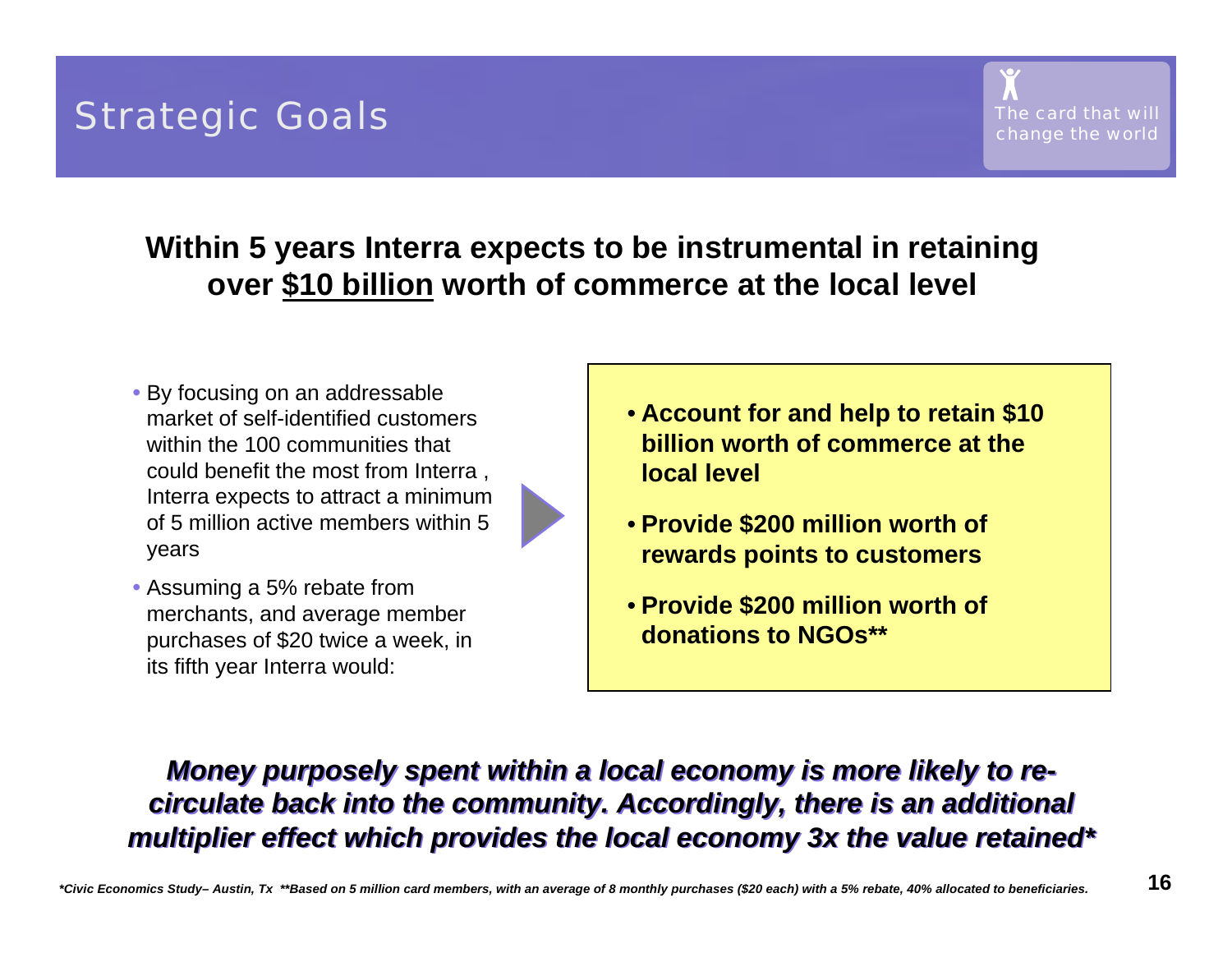



### **Interra is actively building an organization**

### **Organizational Progress:**

- $\sqrt{\ }$  Assembled a world class founding team with social entrepreneurship, business development and technology skills
- Conducted research to determine concept feasibility from both a needs base and an opportunity viewpoint
- $\checkmark$  Engaged teams of experts and advisors from diverse sectors and relevant industries
- $\vee$  Developed a detailed economic and financial model
- $\vee$  Developed a go-to-market strategy and a business plan
- $\vee$  Identified and engaged pilot communities and designed a high-level technology infrastructure



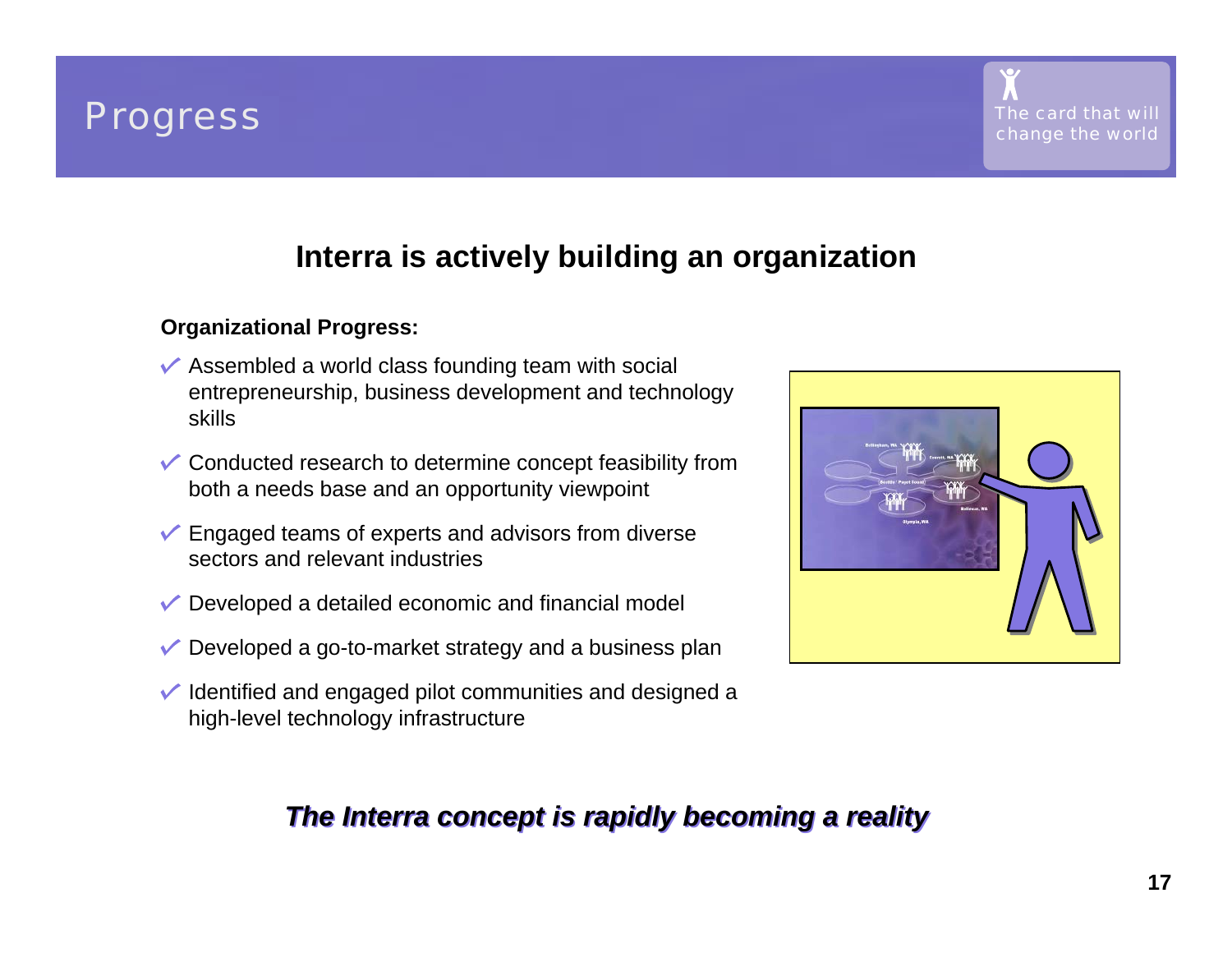



### **Interra is engaged with potential pilot communities**

*Puget Sound (WA), Portland (OR), and the San Francisco Bay Area (CA)*

- $\vee$  Designed a development toolkit with a practical method for identifying community assets and engaging prominent community groups
- $\sqrt{\ }$  Identified and engaged government leaders, civic groups and business leaders
- $\checkmark$  Formed a community alliance with highly visible civic groups with 1000's of members
- $\checkmark$  Established an Interra Founders circle comprised of 50-75 volunteer leaders who are eager to launch Interra in their community
- $\vee$  Identified an extended group of qualifying merchant participants (over 1000 in the Puget Sound area alone)
- $\checkmark$  Identified and held early discussions with local banks interested in issuing the Interra card



### *We have built sufficient momentum with each of these We have built sufficient momentum with each of these communities to launch a pilot card program communities to launch a pilot card program*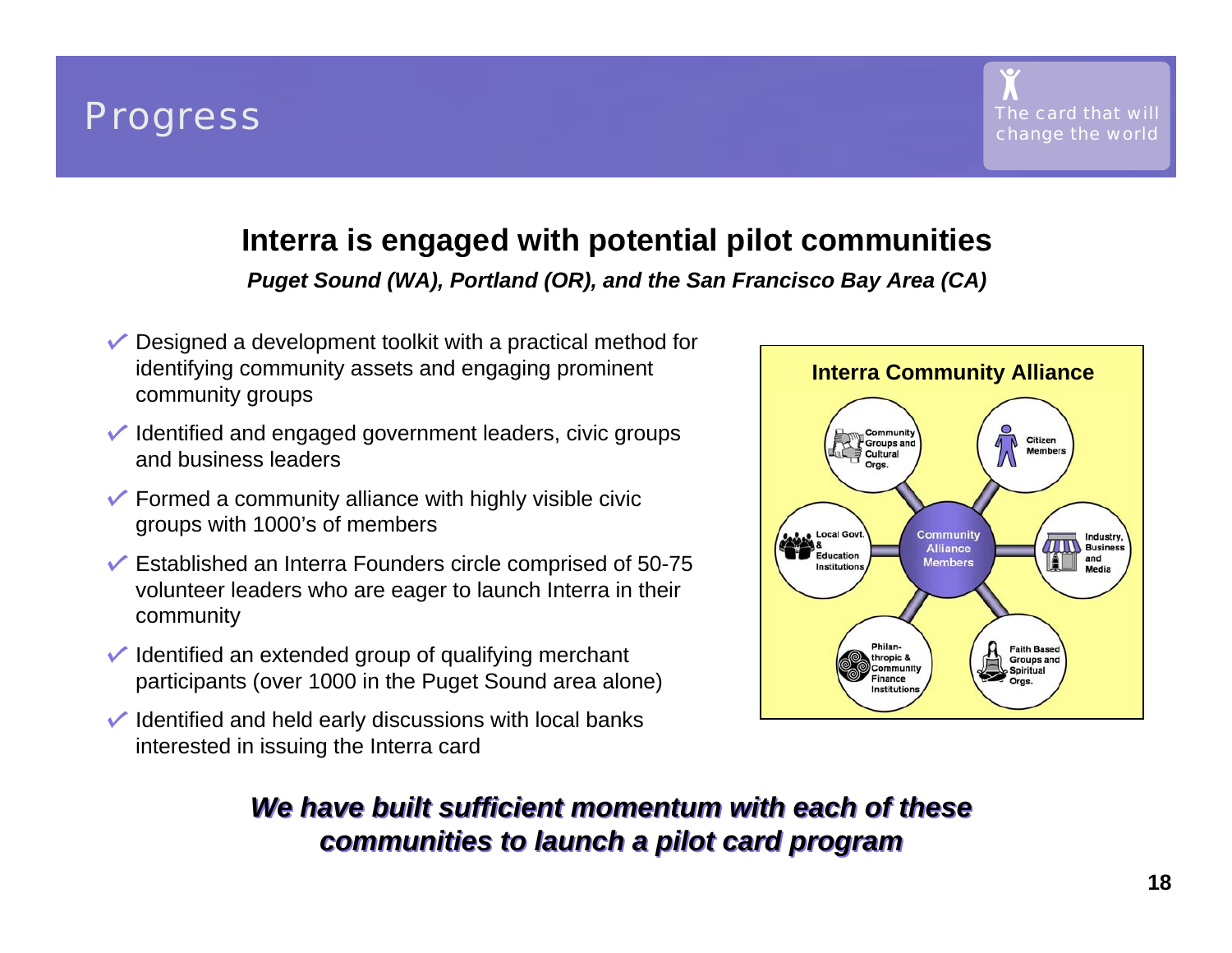



### **Interra's technology architecture is ready for build out**

### **Technology Progress**

- $\sqrt{\phantom{a}}$  Defined our technical architecture
- $\sqrt{\ }$  Determined which capabilities to outsource vs which to develop in-house
- $\sqrt{\phantom{a}}$  Defined our data management needs
- $\sqrt{\ }$  Identified potential partners to integrate Interra with the financial transaction infrastructure
- $\sqrt{\ }$  Authored a detailed RFP (request for proposal) for payment card and financial transaction vendors
- $\vee$  Designed a technology build plan and organization structure
- $\sqrt{\ }$  Entered into partnership with a developer of a suite of social networking technologies
- $\vee$  Identified unique content opportunities for webmarketing that can be launched prior to our pilot card

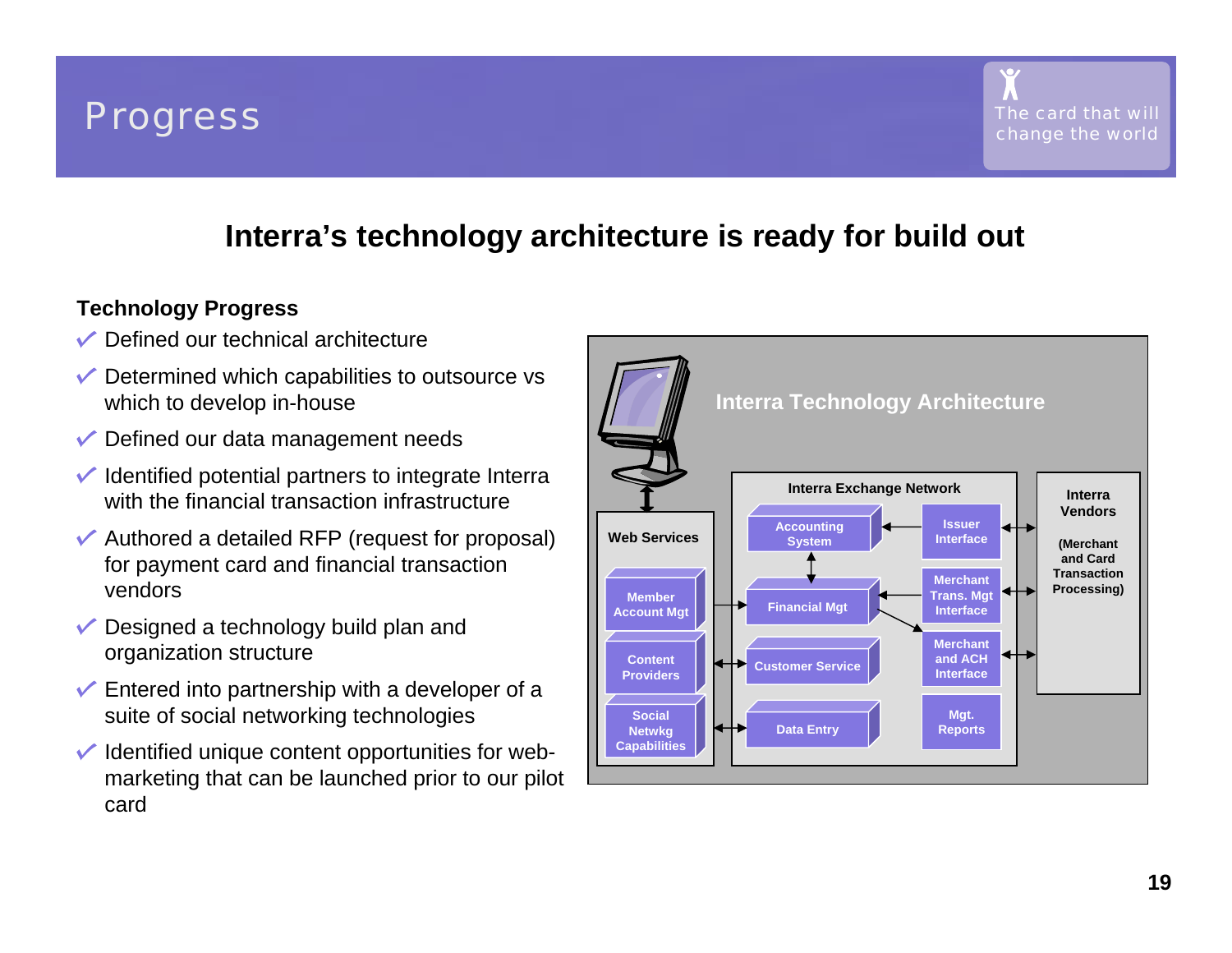## *The card that will* Launch Plan

### **Interra is preparing to pilot cards in two communities**



**Completed Tasks**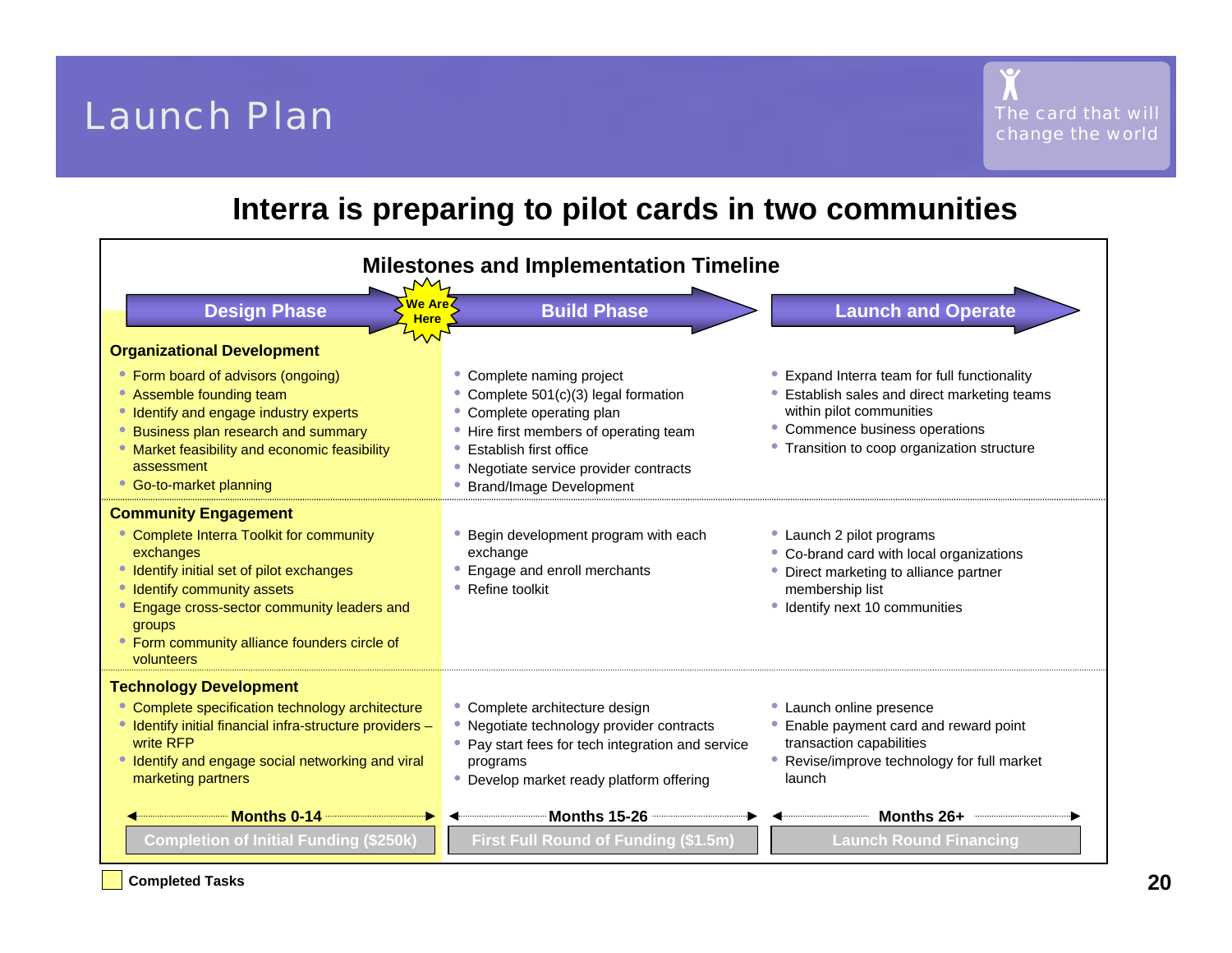## **Funding Status change**  $\frac{1}{\text{The card that will}}$

### **Current Status**

- Over \$250k has been contributed to Interra in our initial round of financing
- Contributors include: Rudolf Steiner Foundation, The Tides Foundation, Chaordic Commons, Founders and Private Donors
- • Key milestones achieved:
	- $\checkmark$  Conceptualization, design, source documentation
	- $\sqrt{\ }$  Business plan research and summary
	- $\checkmark$  Three day scoping and exploration conference with 75 sustainable business participants and social entrepreneurs
	- $\sqrt{\ }$  Technology architecture
	- $\vee$  Qualifying research & targeting for community pilots
	- $\vee$  Identification and enrollment of key contributors

### *Interra's small team has achieved significant progress with limited funds Interra's small team has achieved significant progress with limited funds*

*Interra is currently a tax exempt project of the Rudolf Steiner Foundation and is in the process of obtaining independent 501(c)(3) status*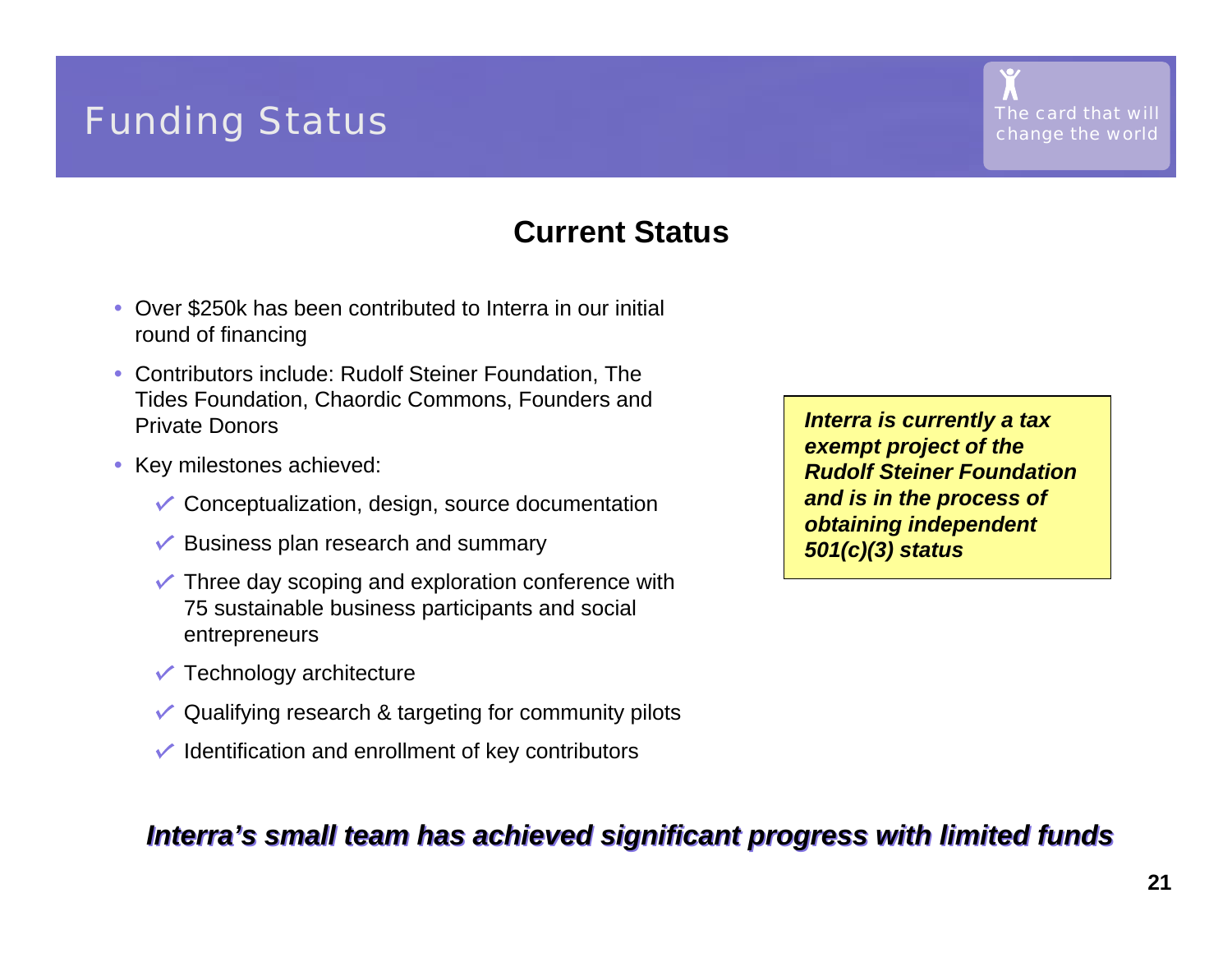## **Funding Status change**  $\frac{1}{\text{The card that will}}$

### **Future Needs**

**Interra is currently seeking \$500K payable in Q1 and Q2 out of an estimated \$1.5M needed prior to our first full card launch**

- Complete operating business plan and detailed financial modeling *(Summer 2004)*
- Launch pre-pilot website to build online community and build anticipation in advance of card services
- • Negotiate technology and service provider contracts *(April 2004)*
- $\bullet$  Pay start fees for technology integration and service programs *(May 2004)*
- Staff key positions *(Mar-Nov 2004)*
- $\bullet$ Brand / image development *(April 2004)*
- • Start-up and implementation costs for pilot community program in two cities *(Starting Feb-Feb 2004-5 )*

*Interra's earned income strategy will provide for self-sustaining funding after our initial start-up and launch phases*

*We estimate that Interra will require an additional \$3-5 million to We estimate that Interra will require an additional \$3-5 million to service cash flow needs during the first 2 years of operations - much service cash flow needs during the first 2 years of operations - much of which could be structured as program related investment of which could be structured as program related investment*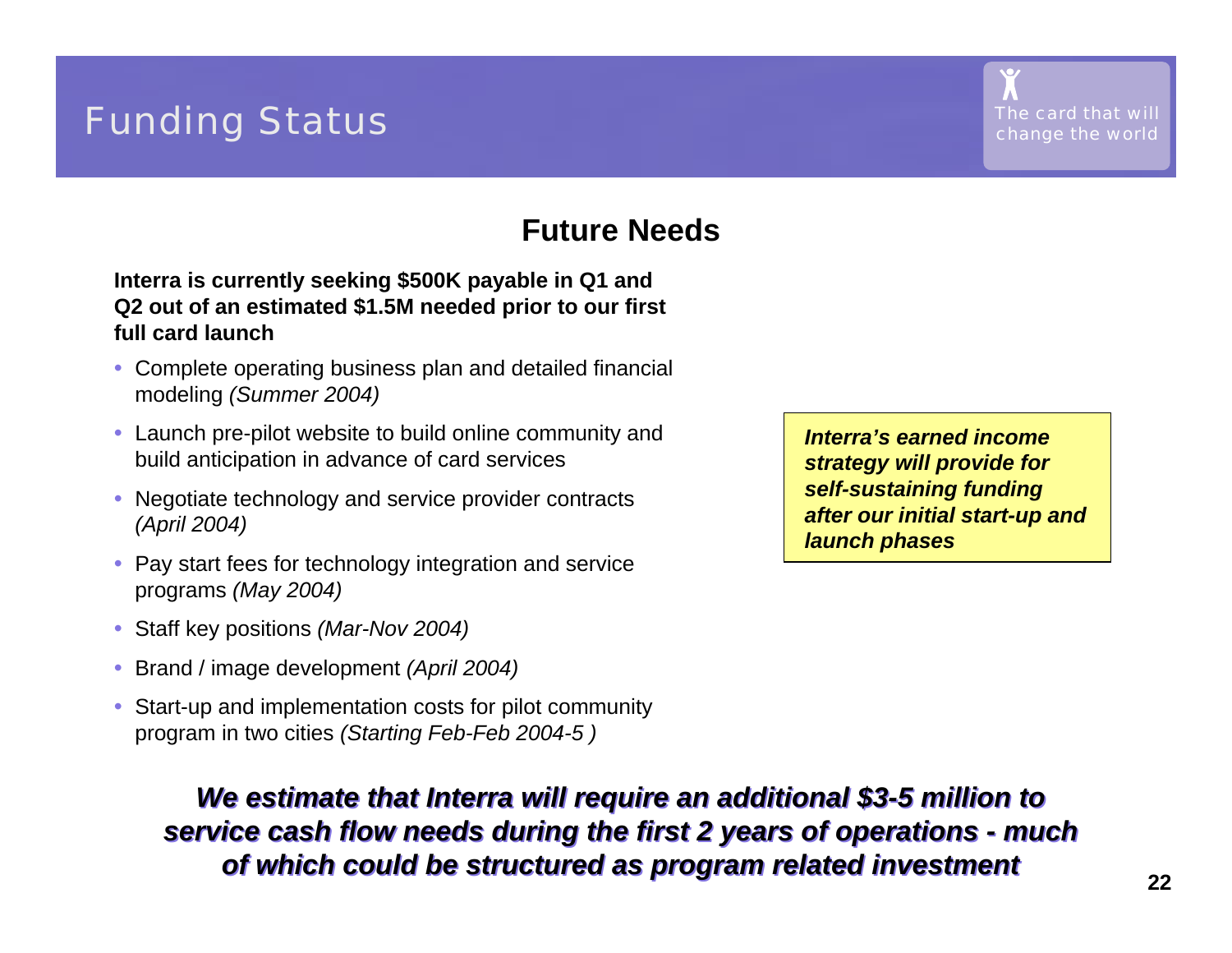## **Team and Advisors (1 of 4)** *The card that will The card that will*

### **Interra is founded by a dedicated team of social entrepreneurs with proven success**

### **The Interra Team**

#### **Greg Steltenp o hl**

Co-Founder, Executive Director *(Founder, Odwalla; Presiding Director, Chaordic Commons; Board Member, Social Venture Network)*

#### **Jon Ramer**

Concept ual Design and Communit y Coordinator

*(Founder, SmartChannels, ELF Technologies, and Ram er and Associates)*

#### **Domini q u e Leveuf**

Principal Contributor *(Manager - Communic ations/Direct Marketing, Wunderm a n NY; Partner, Publicis, Paris)*

#### **Sri Rao**

Co-Founder, Chief Technologist *(Founder, Exchange.com; Chief Technologist, Firefly, Inc.)*

#### **Rick B alakier**

Business Plan, Financi al and Economic Mod elin g *(Senior Strategy C onsultant, IBM; MBA, Dartmouth)*

#### **Kelly Jones**

Busin ess D evel opme nt *(Founder and President of Visionary Media)*

#### **Scott Loftesness**

Financial Network Infrastructure*(Partner, Glenbrook Partners; Former Group Exec. VP, First Data Merchant Services and Visa)*

#### **Tim Pears o n**

Marketing Strategy *(PHD ABD Economics, Product Mgt and Strategic Marketing)*

#### **Dennis M oser**

Financial Network Infrastructure*(Partner, Glenbrook Partners; Former Senior VP, Visa International)*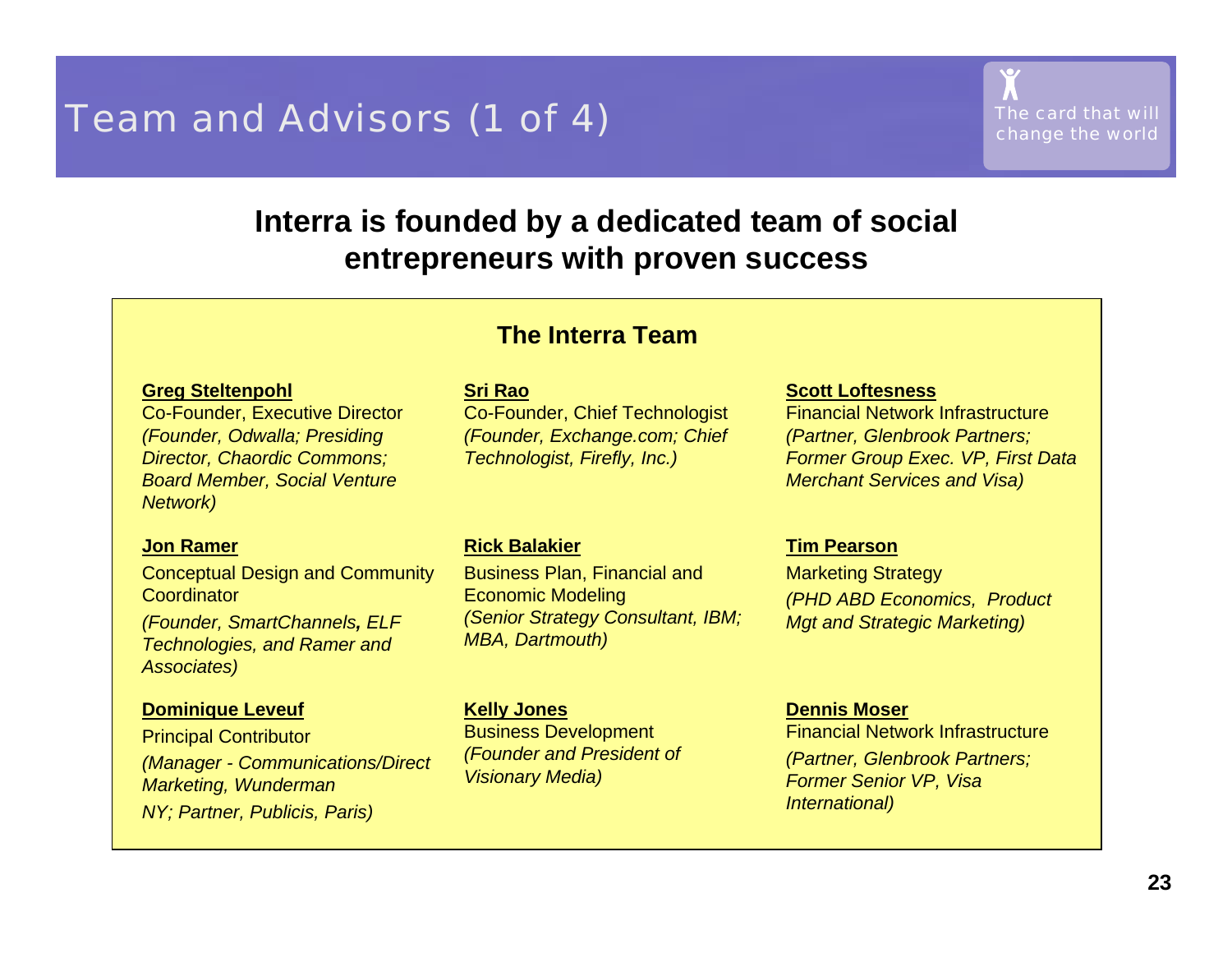## **Team and Advisors (2 of 4)** *The card that will* **The card that will Change the world**

### **Interra's dedicated and active advisors span diverse sectors and relevant industries**

### **Active Advisors**

#### **Dee Hock**

Principal A dvisor *(Founder and Chairman Emeritus, Visa Internatio n al)*

#### **Richard Perl**

Principal A dvisor *(Cofounder: Social Venture Network, Manyone Networks, and Dragonfly Media)*

#### **Hazel Henderson**

Contributing Advis or *(Economist, Author, Activist, Via 3 Board, Social Venture Network)*

#### **Alisa Gravitz**

Contrib utin g Advisor *(Executive Director, C oop America)* **Way ne Sil b y**

Contrib utin g Advisor *(Chairman, Calvert Social Investment Fund)*

**Nina Utne** Contributing Advisor *(Chair and CEO of the Utne Reader)*

**Wo o d y Tasch** Contrib utin g Advisor *(Chairman and CEO, I nvestors Circle)*

**Gifford Pinchot**Contrib utin g Advisor *(Author, "Intrapreneuring", Founder, Chair, Bainbridg e Gra du ate Institute)*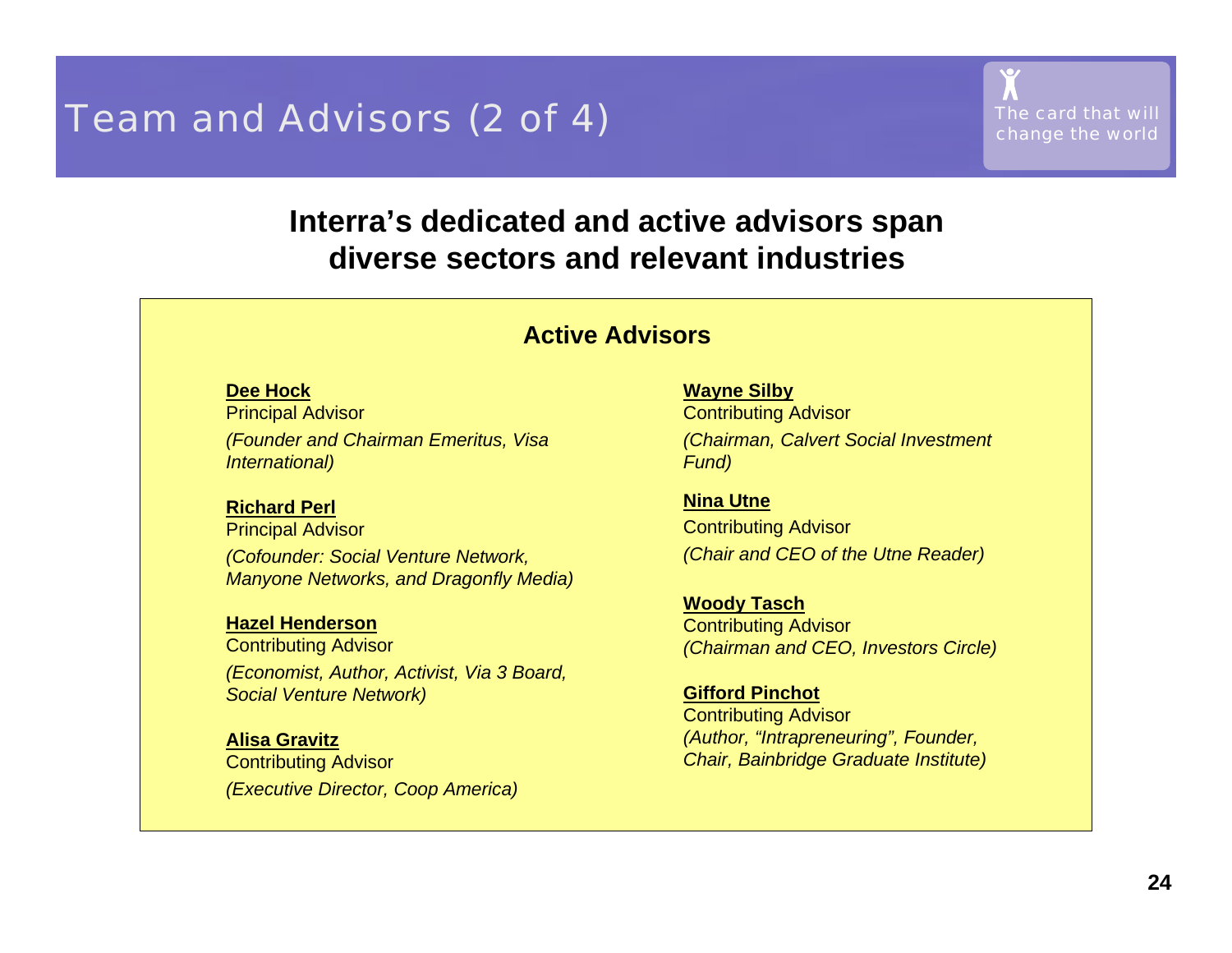## **Team and Advisors (3 of 4)** *The card that will* **The card that will Change the world**

#### **Greg Steltenp o hl C o-Founder, E x e c uti v e Dire ctor (Founder, Odwalla)**

Greg is founder, former CEO, and chair emeritus of Odwalla, Inc, the leading U.S. supplier of fresh juice and nourishing beverages (www.odwalla.com). Since his departure from Odwalla i n May 2000, Greg has headed a consultancy group active with assisting enterprises that combine unique strategic social vision with broad market opportunity. Together with founder and former Visa International Chairman, Dee H ock, Greg w as a founding Trustee of the Chaordic Commons (www.chaordic.org). The commons is dedicated to developing new forms of purposeful organi zation compati ble with the human spirit and based upon the selforganizing pri nciples of natural systems.

Greg has been a board director of Frontier Natural Products Cooper ative and an advis ory board member of the Social Venture N etwork, (ww w.svn.org). Greg graduated from Stanford University with a Bachelor of Science degree i n Environmental Studies. A once and future saxophonist, he is the proud father of a 15 yr. old son, Eli, currently residing in San Francisco and Davenport California.

#### **Sri Rao**

#### **C o-Founder, C hief Te c hnologist (Founder of Exchange. com)**

Sri was a founder of Exchange.com. This revol utionary ecommerce site amassed a catalog of over 8 million items and was sold in 1999 to Amazon.com provi ding the platform for Amazon's historic launch of z-S hops. The success of z-Sho ps w as herald e d by the investment community as the 'next step in ecommerce' and added over \$4 billion to Amazon's market cap. Prior to cre atin g Exchange, Sri was instrumental i n the successful growth and sal e of Firefly, Inc. to Microsoft. His focus has be enon the strategic growth, and development of busi ness in rel atio n to technology. Sridh ar's media e n d e avors h ave included being a principal architect for NASA's Digital Library Techn ology Initiative and technical/conceptual development lead for exhibits at the Smithsonian Institutions Museum of American History.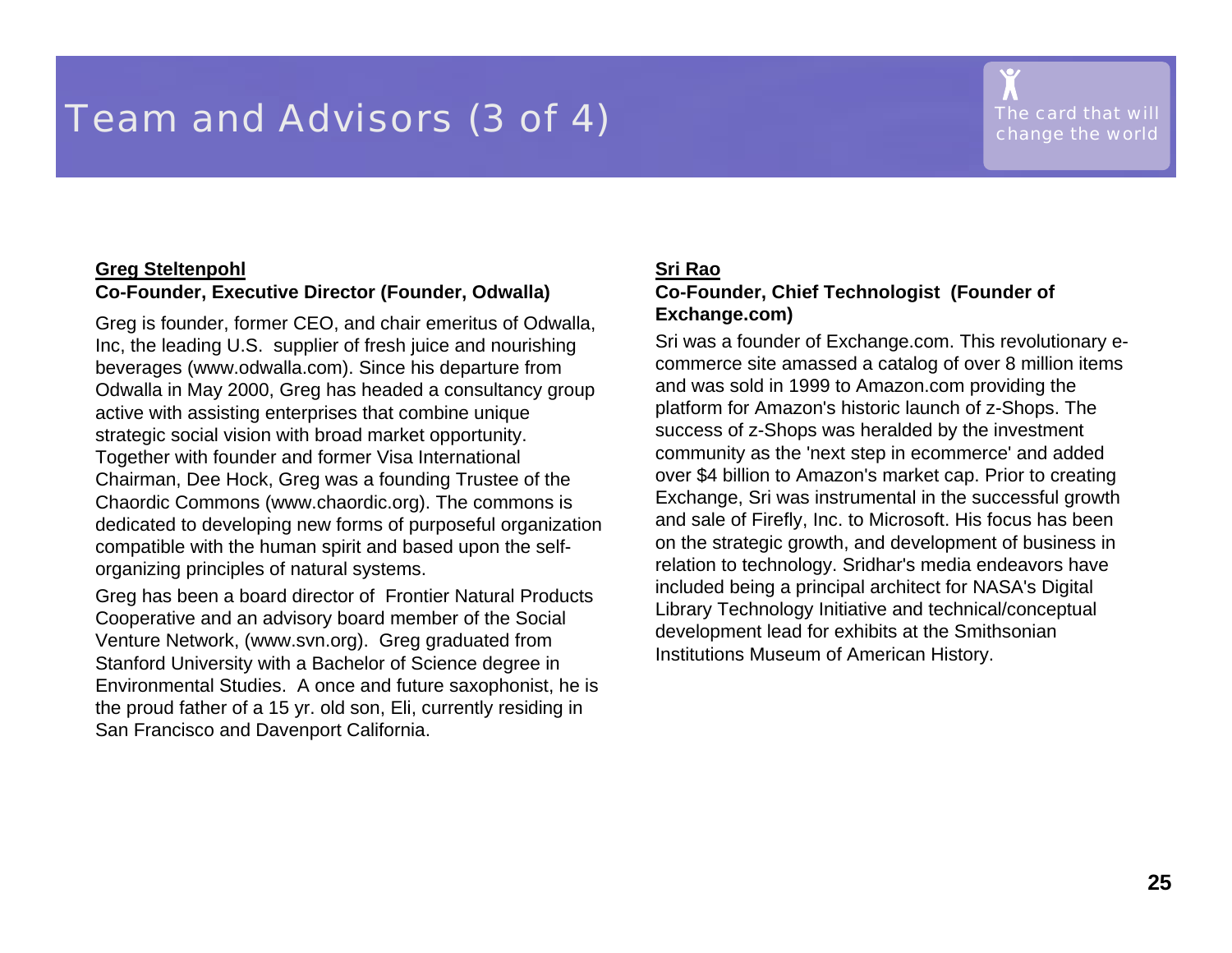## **Team and Advisors (4 of 4)** *The card that will The card that will*

#### **Dee Hock**

#### **Principal A d vis or (Founder and Chairm a n E m eritus, Vis a International)**

Dee is founder and CEO emeritus of VISA. In 1968 he developed the concept of a global system for the exchange of value and a unique new c oncept of organization f or t hat purpose. In 1970 he founded a company that became VISA. He is currently founder and CEO of The Chaordic Alliance, a nonprofit committed to the formation of practical, innovative organizati ons that blend competition and cooperation to address critical societal issues, and to the devel opment of new organizational concepts that more equitably distribute power and wealth and are more compati ble with the human s pirit and biosphere.

### **Richard PerleA d vis or, Ex e cutiv e Dire ctor (Founder, Odwalla)**

Richard is well known as an advi sor to many businesses with socially respo nsible missions. H e has b een a lea d er in the Social Venture Network since 1987, when he was one of its initial organizers and Executive C ommittee members. He was also a co-founder and early major force i n the Threshold Foundati on, a 21 year old philanthropic network and community launched in 1981.

Richard is a member of the executive team of ManyOne Networks, an upcoming i nternet portal servi ce dedicated to serving global civil society. He is President of The ManyOne Foundati on. He is also on the Boards of Dragonfly Media, a multi-city publish er of pro gressiv e/gr e e n fre e monthly magazines and of Earthstone Internati onal, a producer of recycled abrasive pro ducts.

Richard was a convener and co-author of The Path to Living Economies, a collaborative visionary document developed with Hazel Henderson, David Korten, Elisabet Sahtouris, Amory Lovins, Bernard Lietaer,Edgar Cahn and others. His business experience also includes co-founding in 1988 and man a ging Pacific Partners International Investments, IncRichardreceived his Masters i n Business Administration, Law D egree, and B.A. from Columbia University in New York City.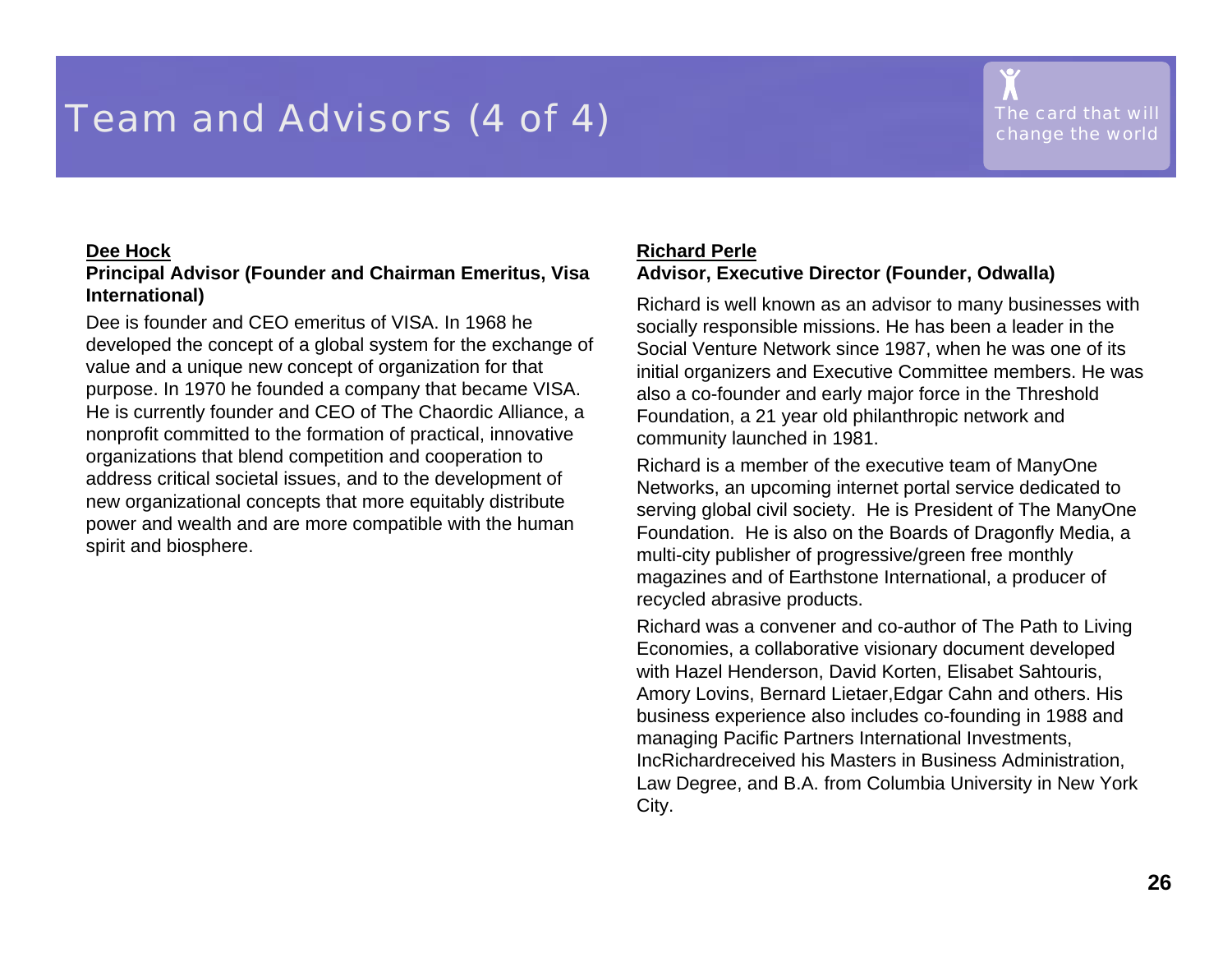## **Interra is a practical approach for building a sustainable economy and an evolution for philanthropy and charitable giving**

*Acts as a new strategic partner for existing community development initiatives stimulating investment and job creation*

*Enables diverse civic groups to work together with clear benefits to all constituencies*



*Employs a new model of active philanthropy and charitable giving*



*Leverages an earned income strategy for financing sustainable growth*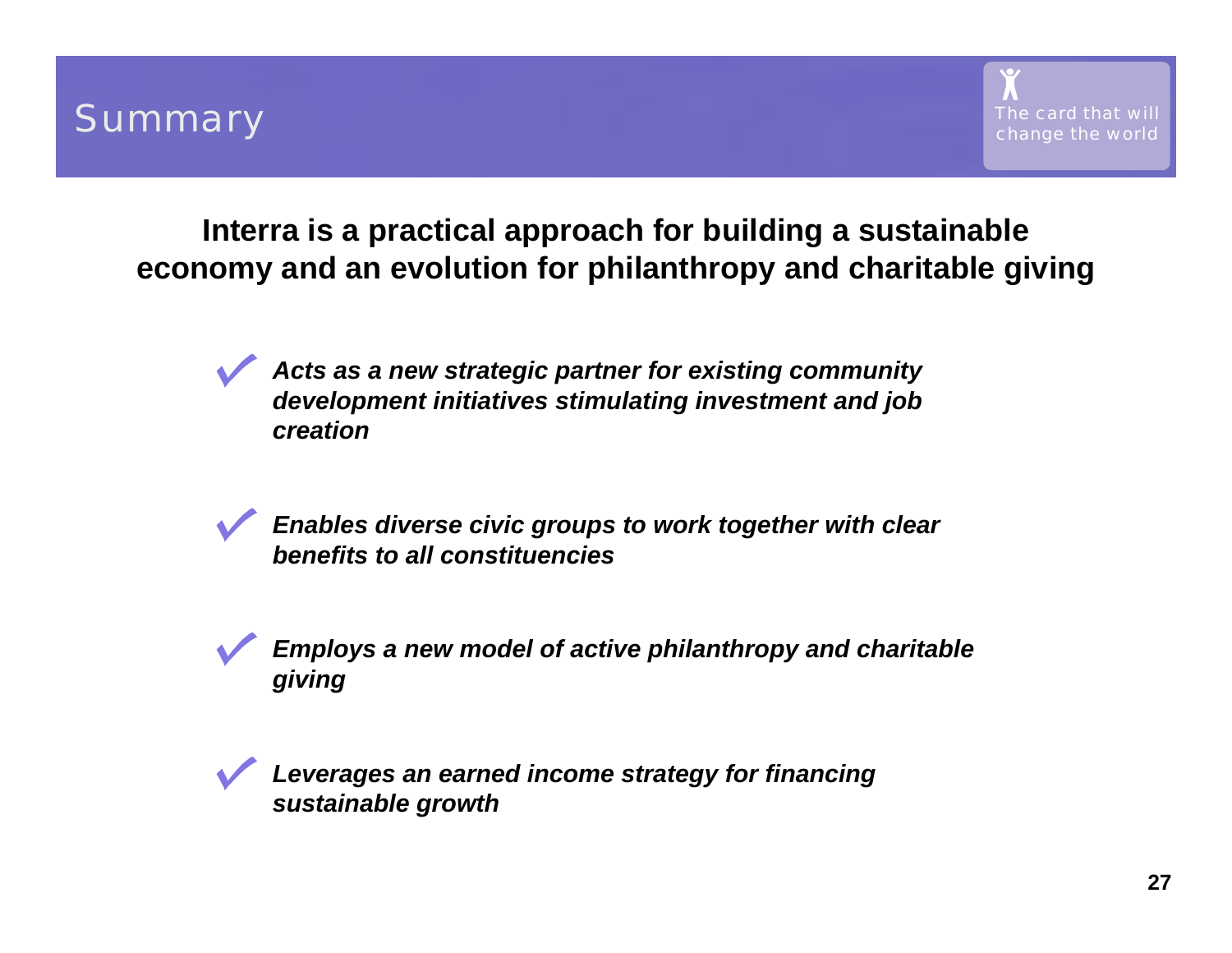*Interra's strategy is a self-funding and market based approach to citizen empowerment that provides for efficient re-allocation of capital to address critical community needs while supporting environmentally and community friendly business enterprise.*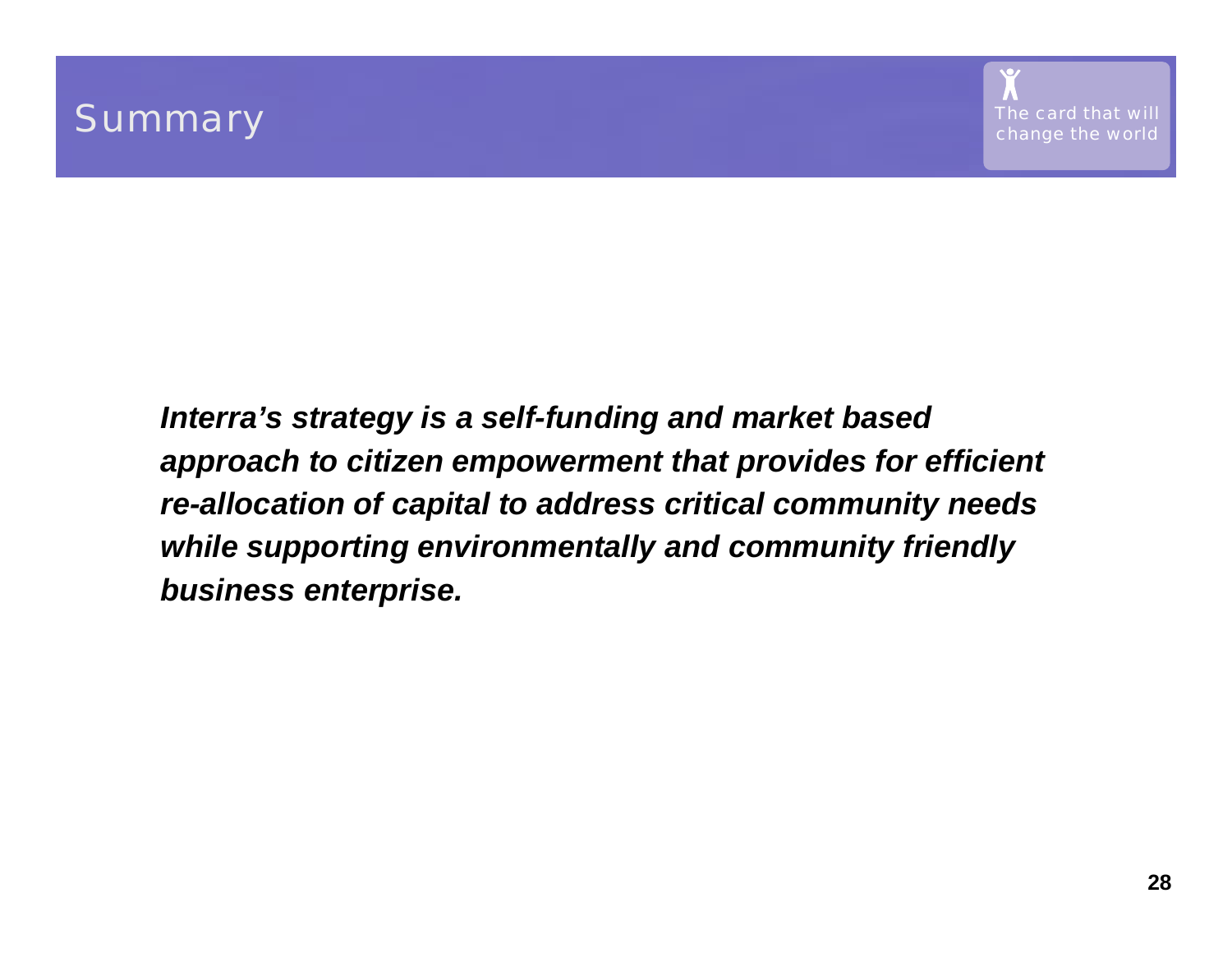



### **Social Return on Investment: The Top 9 Reasons for Buying Local\***

#### **Reason #1: Self-Reliance**

Builds capacity and empowers the community.

#### **Reason #2: Circulation**Dollars you spent stay in the community and increase overall community quality of life.

#### **Reason #3: Business**Local business owners provide jobs and can donate time and money to community activities.

#### **Reason #4: Cost Savings**

Locally-produced goods save transportation costs (and transportation subsidies).

#### **Reason #5: Stability**

Greater self-sufficiency in meeting local needs creates less vulnerability to the volatility of global markets.

#### **Reason #6: The Environment**

Meeting needs with local resources localizes the impact, and promotes better care of the environment.

#### **Reason #7: Diversity**

Local businesses are unique and reflect local culture. Buying local protects this diversity.

#### **Reason #8: Responsiveness**

Local businesses are more responsive to the community's needs.

#### **Reason #9: A Caring Community**

Needs are best met through relationships. Doing business locally encourages neighborly care.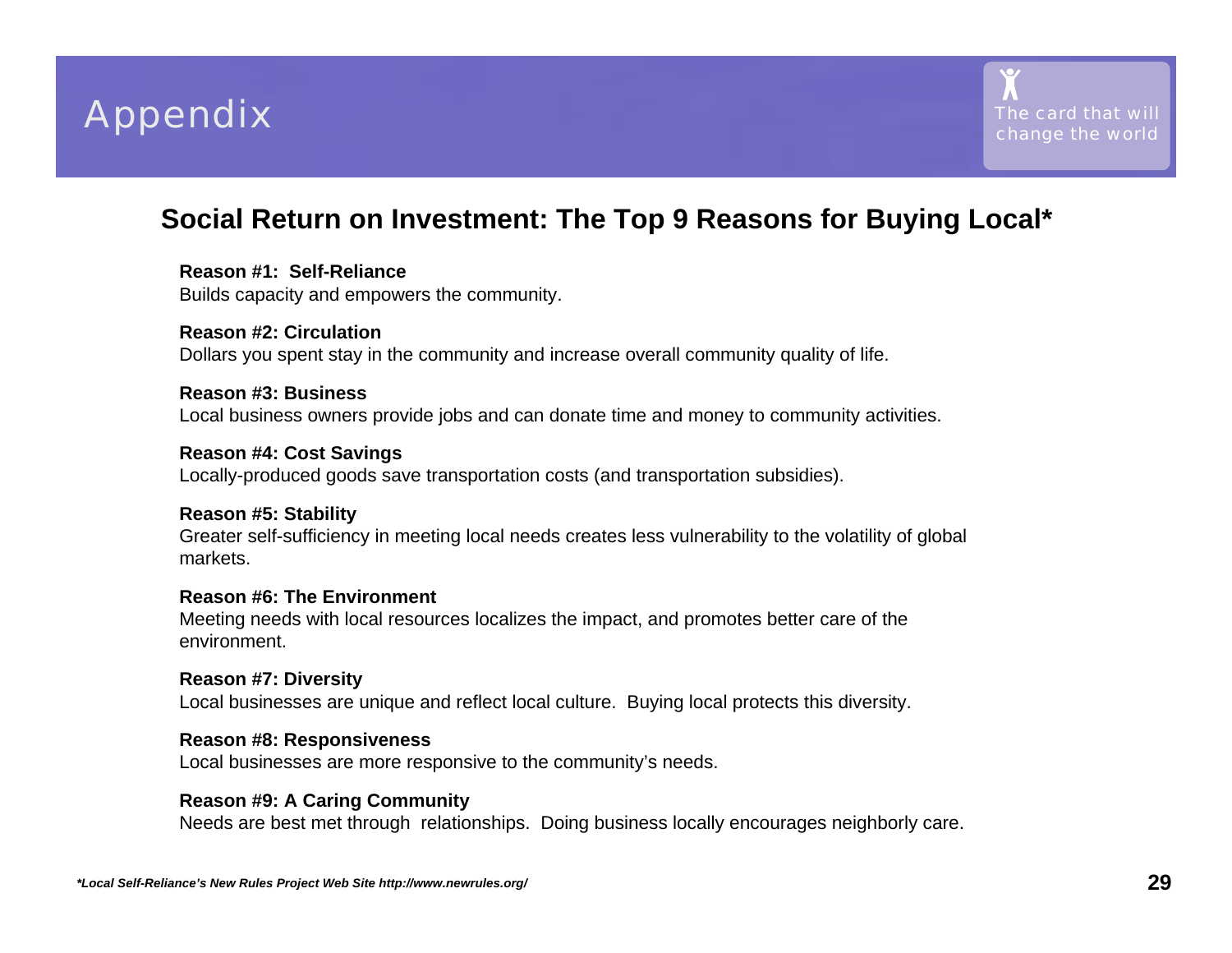### **Interra 12 Month Pre-Launch Budget (Q2 '04 – Q1 '05)**

### **Interra 04-05 12 Month Budget**

| <b>Interra Expenses</b>                 | <b>Total</b> | Q204      | Q304      | Q404      | Q105      |
|-----------------------------------------|--------------|-----------|-----------|-----------|-----------|
| <b>Salaries and Wages</b>               | \$405,333    | \$23,000  | \$45,000  | \$135,333 | \$202,000 |
| <b>Benefits and Payroll Taxes</b>       | \$93,600     | \$6,900   | \$15,500  | \$34,600  | \$36,600  |
| <b>Consultancy</b>                      | \$180,000    | \$45,000  | \$45,000  | \$45,000  | \$45,000  |
| <b>Technology Development</b>           | \$269,999    | \$70,000  | \$90,000  | \$99,999  | \$10,000  |
| <b>Brand/Image Development</b>          | \$80,000     | \$10,000  | \$10,000  | \$50,000  | \$10,000  |
| <b>Internet Presence</b>                | \$12,000     | \$3,000   | \$3,000   | \$3,000   | \$3,000   |
| <b>Community Alliance Support</b>       | \$16,500     | \$1,500   | \$1,500   | \$1,500   | \$12,000  |
| <b>Public Relations and Fundraising</b> | \$79,000     | \$6,000   | \$18,000  | \$25,000  | \$30,000  |
| <b>Cards and Marketing Materials</b>    | \$75,000     | \$0       | \$0       | \$0       | \$75,000  |
| <b>Equipment/Capital Items</b>          | \$16,000     | \$3,000   | \$5,000   | \$5,000   | \$3,000   |
| <b>Travel</b>                           | \$45,000     | \$9,000   | \$6,000   | \$15,000  | \$15,000  |
| <b>Supplies, Printing and Postage</b>   | \$21,600     | \$1,800   | \$1,800   | \$1,800   | \$16,200  |
| <b>Communications (Tel. and Fax)</b>    | \$9,000      | \$1,500   | \$1,500   | \$3,000   | \$3,000   |
| <b>Rent and Utilities</b>               | \$14,000     | \$0       | \$2,000   | \$6,000   | \$6,000   |
| <b>Misc. Expenses</b>                   | \$10,000     | \$2,000   | \$2,000   | \$3,000   | \$3,000   |
| <b>Accounts Payable</b>                 | \$120,000    | \$10,000  | \$50,000  | \$60,000  | \$0       |
| <b>Total Budget Requirements</b>        | \$1,447,032  | \$192,700 | \$296,300 | \$488,232 | \$469,800 |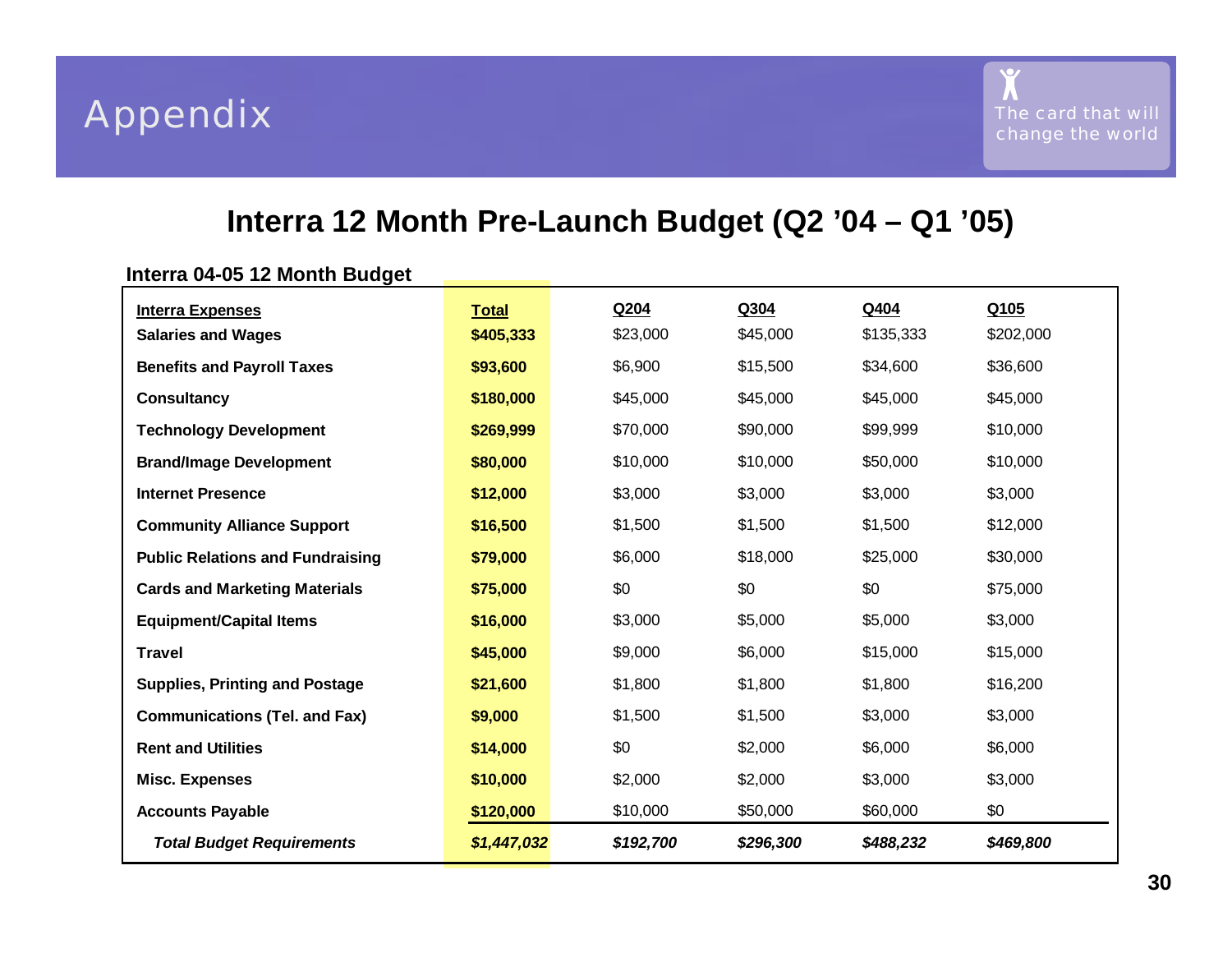

### **Non-Profit beneficiary and contribution schedule**



*By the end of the 5th year of operations, Interra will have generated hundreds By the end of the 5th year of operations, Interra will have generated hundreds of \$millions in contributions to more than 2,000 local non-profit beneficiaries of \$millions in contributions to more than 2,000 local non-profit beneficiaries*